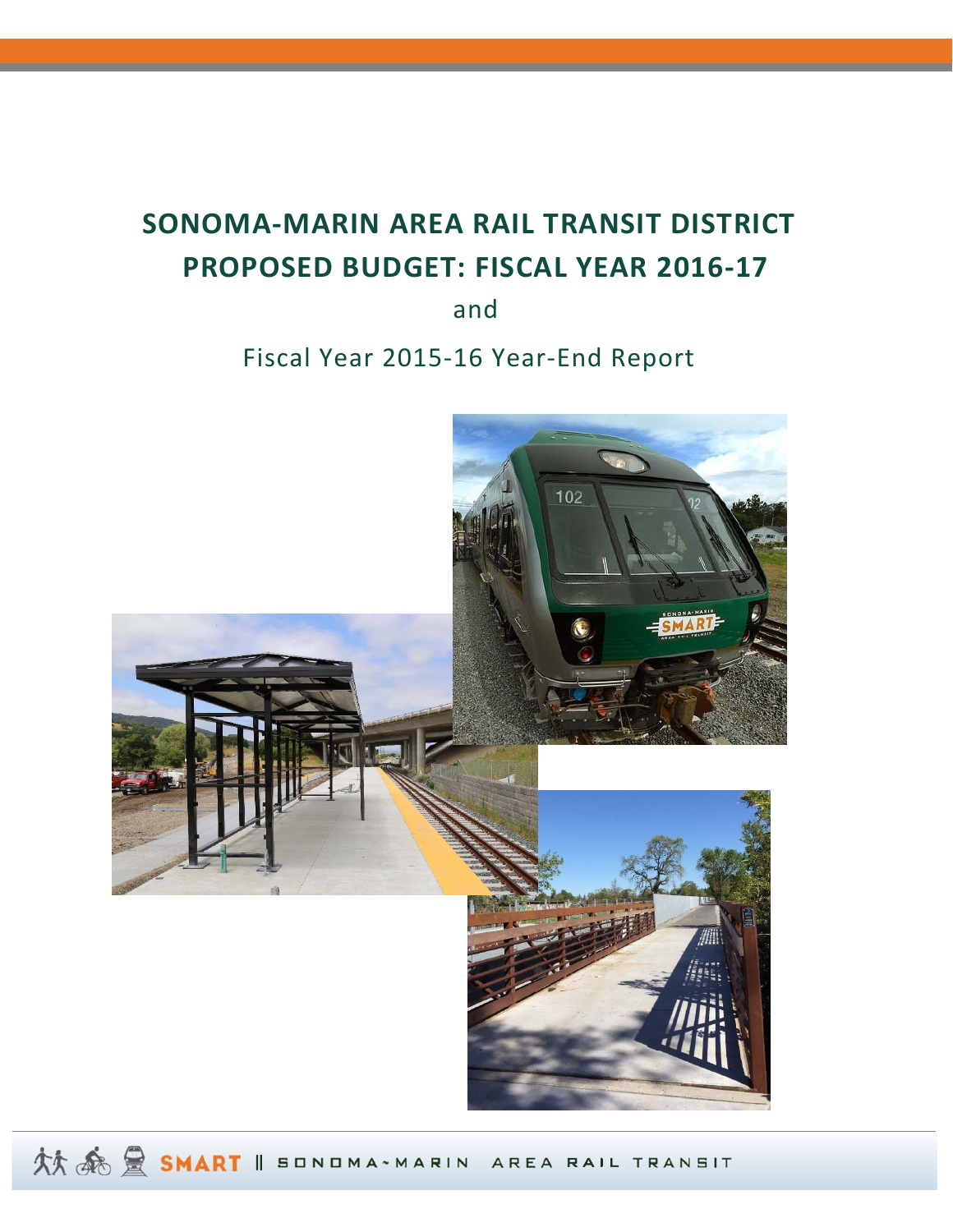### **PROPOSED BUDGET: FISCAL YEAR 2016‐17**

and Fiscal Year 2015‐16 Year‐End Report

### **CONTENTS**

### **1. OVERVIEW: YEAR‐END FINANCIAL REPORT AND PROPOSED BUDGET**

TABLE 1: OVERVIEW FY 2015‐16 and FY 2016‐17

### **2. YEAR‐END FINANCIAL REPORT: FY 2015‐16 REVISED**

OVERVIEW

TABLE 2: FY 2015‐16 YEAR‐END REPORT

DISCUSSION ‐‐ YEAR‐END REPORT

### **3. PROPOSED BUDGET: FY 2016‐17**

OVERVIEW

TABLE 3: PROPOSED BUDGET FY 2016‐17

DISCUSSION ‐‐ PRELIMINARY BUDGET

TABLE 4: POSITION AUTHORIZATION FY 2016‐17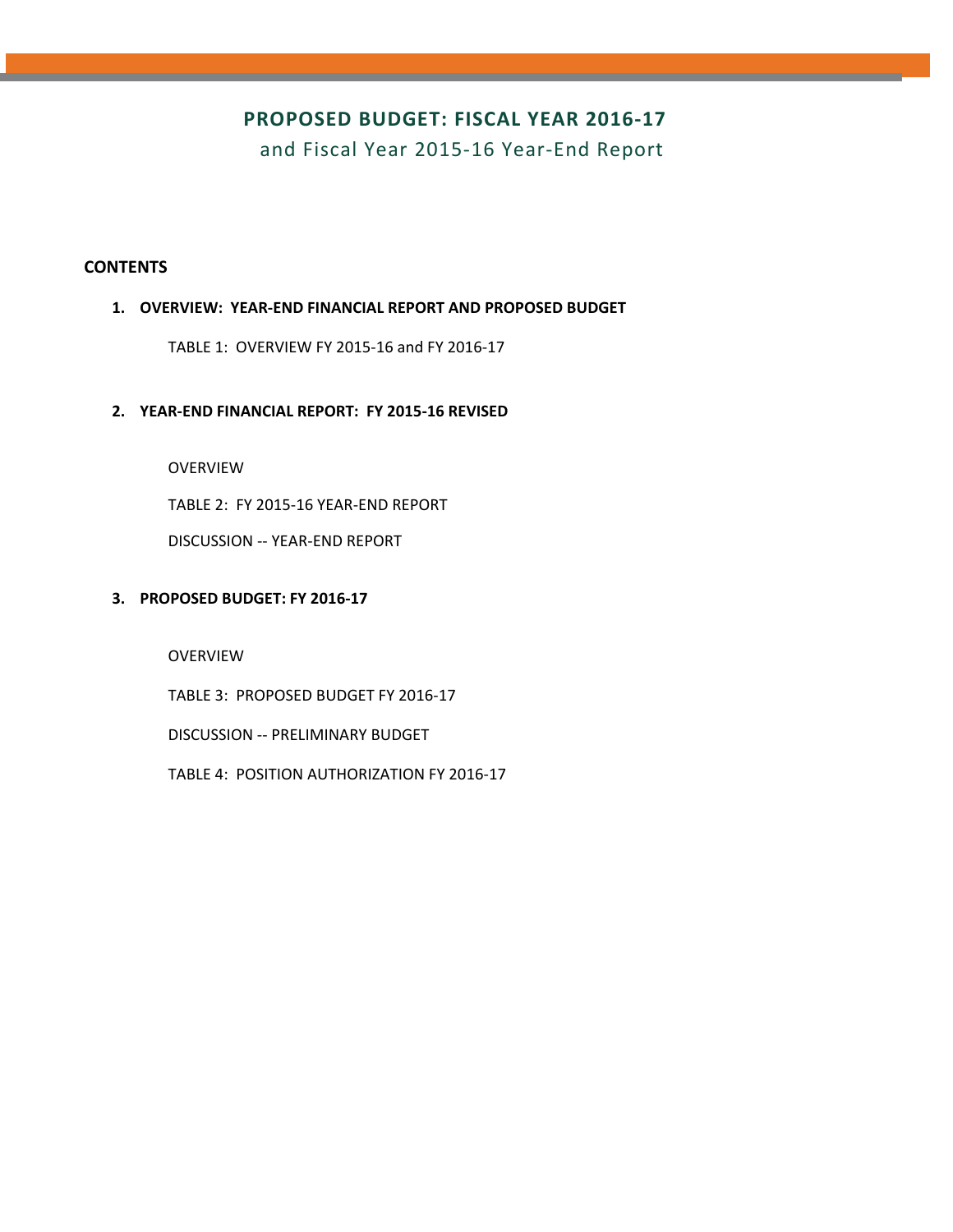#### OVERVIEW

In the Fiscal Year closing June 30<sup>th</sup>, and in anticipation of the startup of a new one, SMART's two-year budget document shows a District shifting from being a primarily capital‐focused organization to one that is primarily operational in nature, with continuing significant capital activities. It's an exciting and challenging time for the District. In the coming Fiscal Year 2016‐17, SMART will begin service to our passengers who will ride inside brand new rail cars, travelling over an entirely rebuilt system of infrastructure after boarding at stations and utilizing new ticketing systems. They will have arrived, perhaps, via cars parked in one of our new parking lots (where available), or on bikes using one of 10 new stretches of bike path, or on buses utilizing transfer credits that have only recently been created. At night while passengers might sleep, SMART staff will be working to clean and maintain those cars so that they are available for the next morning's service. While all of this is occurring, SMART will be continuing to build toward the future in its work on bike paths yet to be built, as well as the extensions to Larkspur and going north to Cloverdale. The budget to fund this new phase of life for the District is presented here in these pages.

This document contains both the Fiscal Year 2015‐16 Year‐End Financial Report, which reflects financial changes since the budget was approved in June 2015, and the Proposed Fiscal Year 2016‐17 Annual Budget to begin in July 2016. The Year‐End Financial Report reflects again the significant capital activity that occurred through the year, and the Proposed Annual Budget for FY 2016‐17 reflects both ongoing project activities and a full year of operating costs, as we anticipate the start of passenger service in late 2016.

**TABLE 1** (below) provides a combined, broad overview of SMART's budget, including the final report on the end of Fiscal Year 2015‐16 and the Proposed Budget for Fiscal Year 2016‐17. Detailed discussion of components of each budget is provided in the following pages and charts.

| TABLE 1                                                    |                                                  |                                                                             |                                                   |
|------------------------------------------------------------|--------------------------------------------------|-----------------------------------------------------------------------------|---------------------------------------------------|
| <b>BUDGET REPORT: SUMMARY OF ALL REVENUES AND EXPENSES</b> |                                                  |                                                                             |                                                   |
|                                                            | FY 2015-16                                       | FY 2015-16                                                                  | FY 2016-17                                        |
|                                                            | <b>APPROVED BUDGET ALL</b><br><b>DEPARTMENTS</b> | <b>YEAR END ACTUALS &amp;</b><br><b>ESTIMATES</b><br><b>ALL DEPARTMENTS</b> | <b>PROPOSED BUDGET: ALL</b><br><b>DEPARTMENTS</b> |
| <b>REVENUES</b>                                            |                                                  |                                                                             |                                                   |
| <b>Beginning Fund Balance</b>                              | 106,625,372                                      | 113,722,746                                                                 | 67,014,497                                        |
| Sales/Use Taxes                                            | 35,229,367                                       | 35,229,367                                                                  | 36,286,248                                        |
| Interest and Lease Earnings                                | 1,010,000                                        | 1,151,660                                                                   | 864,697                                           |
| Intergovernmental Revenues - Grants                        | 16,826,570                                       | 8,372,284                                                                   | 20,522,580                                        |
| Charges for Services -- Fares, Parking and Fees            | 40,000                                           | 50,400                                                                      | 2,006,000                                         |
| <b>Reimbursements/Donations</b>                            |                                                  | 58,875                                                                      |                                                   |
| Miscellaneous Revenues                                     | 2,000                                            | 1,295,061                                                                   | 60,000                                            |
| <b>Other Sources - Transfers</b>                           | 2,044,813                                        | 2,044,813                                                                   |                                                   |
| TOTAL REVENUES INCLUDING FUND BALANCE                      | 161,778,122                                      | 161,925,206                                                                 | 126,754,022                                       |
| <b>EXPENDITURES</b>                                        |                                                  |                                                                             |                                                   |
| <b>Salaries and Benefits</b>                               | 12,465,523                                       | 9,385,641                                                                   | 16,221,145                                        |
| Services and Supplies                                      | 10,746,280                                       | 7,957,787                                                                   | 11, 153, 579                                      |
| <b>Other Charges and Payments</b>                          | 18,806,535                                       | 18,252,716                                                                  | 19,604,991                                        |
| Buildings, Capital Improvements, and Equipment             | 92,164,488                                       | 62,679,854                                                                  | 56,626,160                                        |
| <b>Operating Transfer</b>                                  | 20,000                                           | 20,000                                                                      |                                                   |
| Interfund Transfers                                        | (301,788)                                        | (786, 111)                                                                  | (1, 196, 769)                                     |
| Contingencies                                              | 250,000                                          |                                                                             | 600,000                                           |
| Transfer from Bond Fund to Operating                       | 2,044,813                                        | 2,044,813                                                                   |                                                   |
| <b>TOTAL EXPENDITURES</b>                                  | 136,195,851                                      | 99,554,700                                                                  | 103,009,106                                       |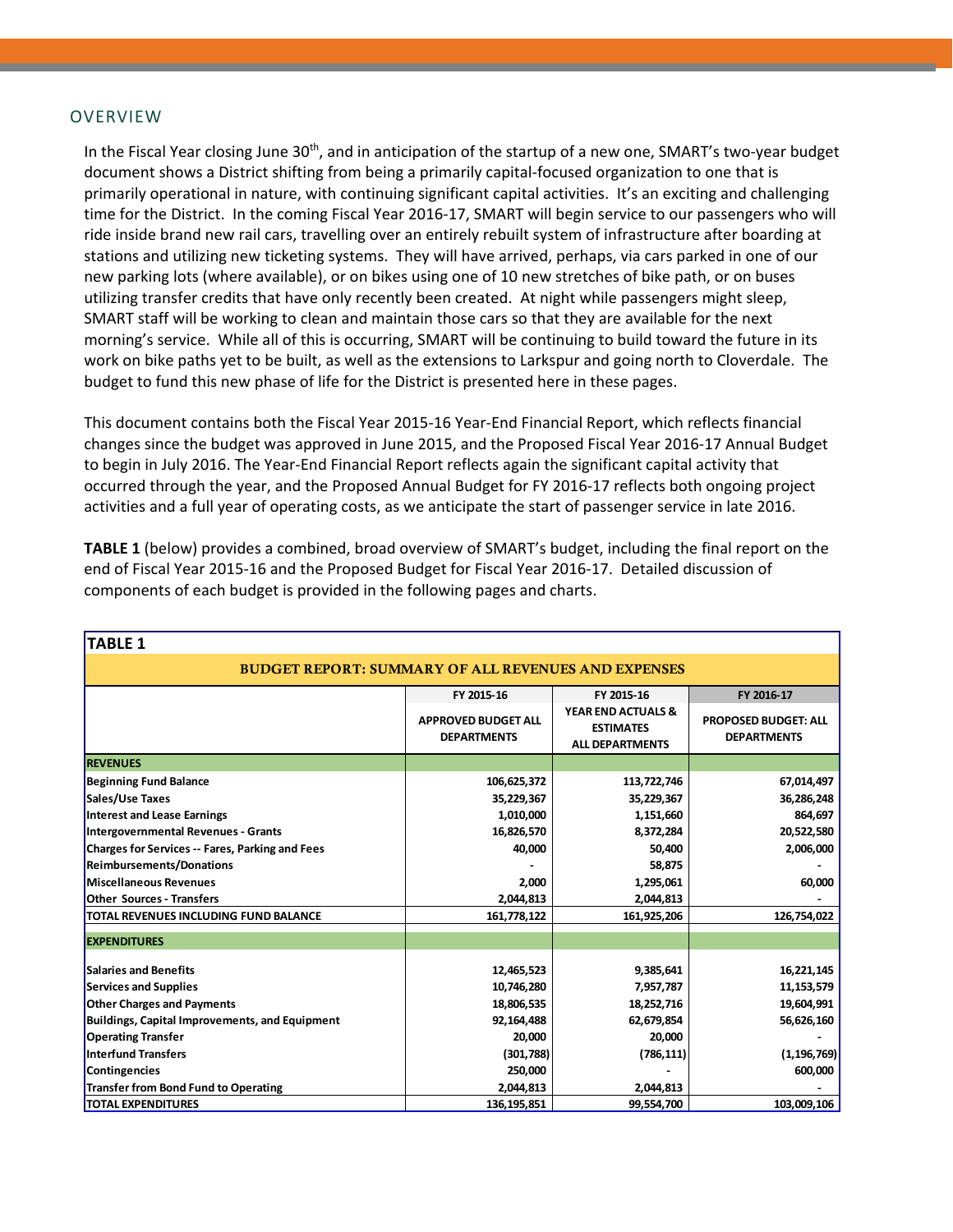### YEAR‐END FINANCIAL REPORT: FY 2015‐16 ACTUALS AND ESTIMATES

### **YEAR‐END FINANCIAL REPORT OVERVIEW – TABLE 2:**

The Year‐end Fiscal Year 2015‐16 Financial Report reflects both actual revenues and expenditures to date and estimates for the final weeks of the fiscal year. **TABLE 2**, on the following pages, detail the changes from Budget as approved. New this year is a breakout of all the information on expenditures by our three different SMART departments: Administration, Capital and Operations. Where there is a notable change we have provided an explanation of those changes. A more detailed discussion of the Year-End Financial Report is provided after presentation of **TABLE 2.**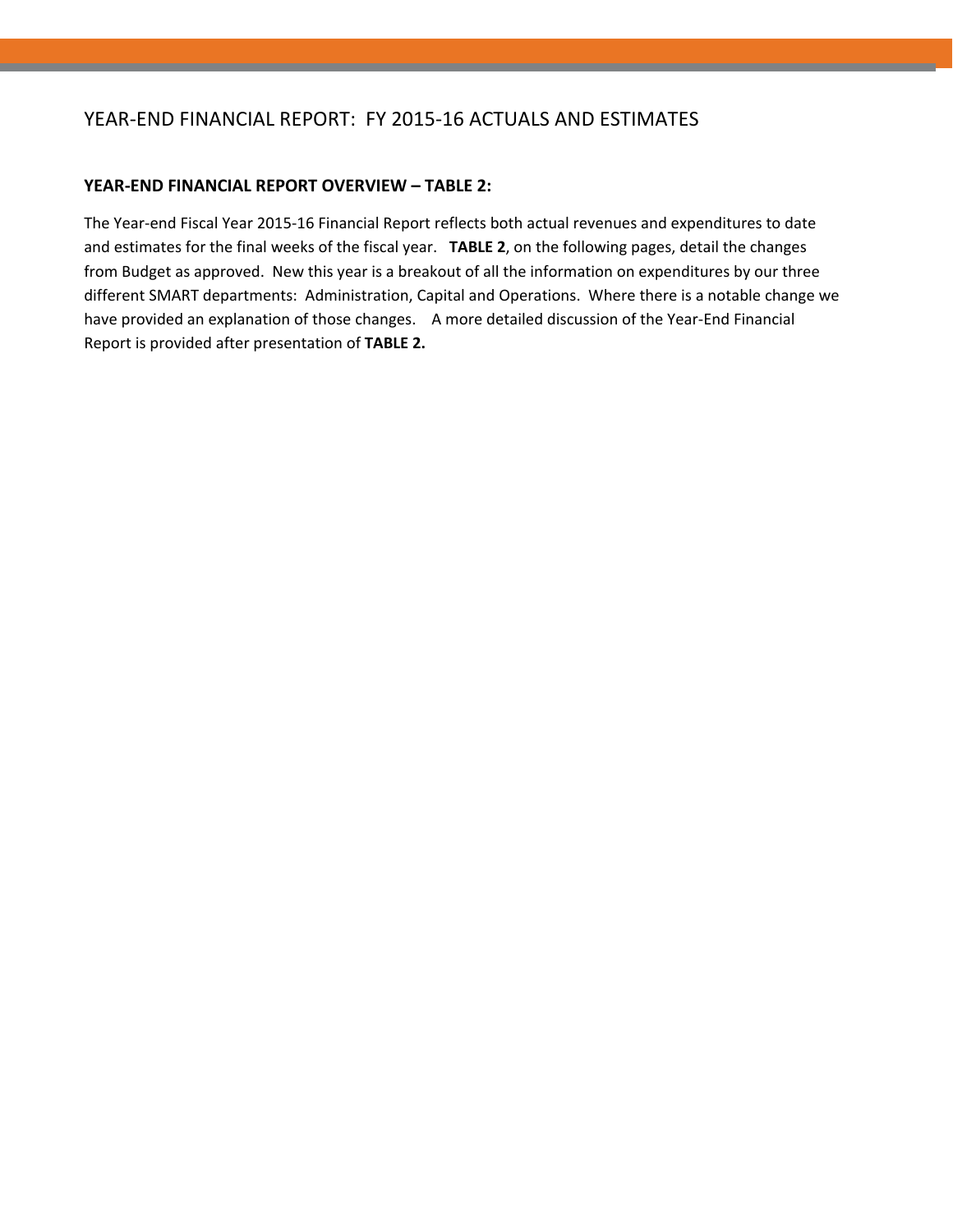### YEAR-END FINANCIAL REPORT: FY 2015-16 REVISED BUDGET ADMINISTRATION, CAPITAL AND OPERATIONS

|                                         |                 |                        | $\frac{1}{2}$                                                     |
|-----------------------------------------|-----------------|------------------------|-------------------------------------------------------------------|
|                                         | FY 2015-16      | FY 2015-16             |                                                                   |
|                                         | <b>APPROVED</b> | YEAR-END ACTUALS       |                                                                   |
| <b>DESCRIPTION</b>                      | <b>BUDGET</b>   | <b>&amp; ESTIMATES</b> | NOTEABLE OR SIGNIFICANT CHANGES                                   |
| <b>REVENUES:</b>                        |                 |                        |                                                                   |
| Sales/Use Taxes                         |                 |                        |                                                                   |
| Board of Equalization Cost on Taxes     | 845,650         | 859,430                | State deduction of sales tax for collection costs                 |
| Sales Tax withheld by Trustee           | 13,258,617      | 13,258,617             | Set-aside for Debt Service Payments                               |
| Net Sales Tax                           | 21,125,100      | 21,111,320             |                                                                   |
| <b>Total Sales/Use Taxes</b>            | 35,229,367      |                        | 35,229,367 Sales tax anticipated to be on budget                  |
| Intergovernmental Revenues              |                 |                        |                                                                   |
| State - Grant Funds                     | 783,652         | 410,313                | Shift of grant funds for pathway to FY2017                        |
| Federal - ISTEA                         | 953,043         | 961,959                | Anticipated completion of both projects                           |
| <b>Federal - Grant Funds</b>            | 6,543,000       | 3,649,819              | Shift in timeline for pathway in Sonoma; Larkspur extension       |
| <b>Other Governments</b>                | 533,752         | 708,999                | Reimbursement for a number of cooperative construction agreements |
| Measure M - Sonoma County               | 653,915         | 36,660                 | Funding shifted to match pathway expenditures in FY2017           |
| MTC - Bridge Tolls                      | 7,359,208       | 2,604,534              | Funds shifted to FY2017 to match DMU expenditures                 |
| <b>Total Intergovernmental Revenues</b> | 16,826,570      | 8,372,284              |                                                                   |
| <b>Use of Money/Property</b>            |                 |                        |                                                                   |
| <b>Interest Earnings</b>                | 533,000         | 671,018                | Higher than anticipated fund balance and resulting earnings       |
| Rent - Real Estate                      | 477,000         | 480,642                | Slightly higher advertising revenue related to billboards         |
| <b>Total Use of Money/Property</b>      | 1,010,000       | 1,151,660              |                                                                   |
| <b>Charges for Services</b>             |                 |                        |                                                                   |
| Other Charges - Fees, Reimbursements    | 40.000          | 109,275                | One time permit applications varied from anticipated              |
| <b>Total Charges for Services</b>       | 40,000          | 109,275                |                                                                   |
| <b>Miscellaneous Revenues</b>           |                 |                        |                                                                   |
| Miscellaneous Revenue                   | 2,000           |                        | 1,295,061 Reimbursement on work for cable conduit                 |
| <b>Total Miscellaneous Revenues</b>     | 2,000           | 1,295,061              |                                                                   |
| <b>Other Financing Sources</b>          |                 |                        |                                                                   |
| Revenue Transfer - Bond Funds           | 2,044,813       | 2,044,813              |                                                                   |
| <b>Total Other Financing Sources</b>    | 2,044,813       |                        | 2,044,813 Drawdown of Bond funds                                  |
| <b>TOTAL REVENUES</b>                   | 55,152,750      | 48,202,459             |                                                                   |

**PAGE 1 of 3 (Continued Next Page)**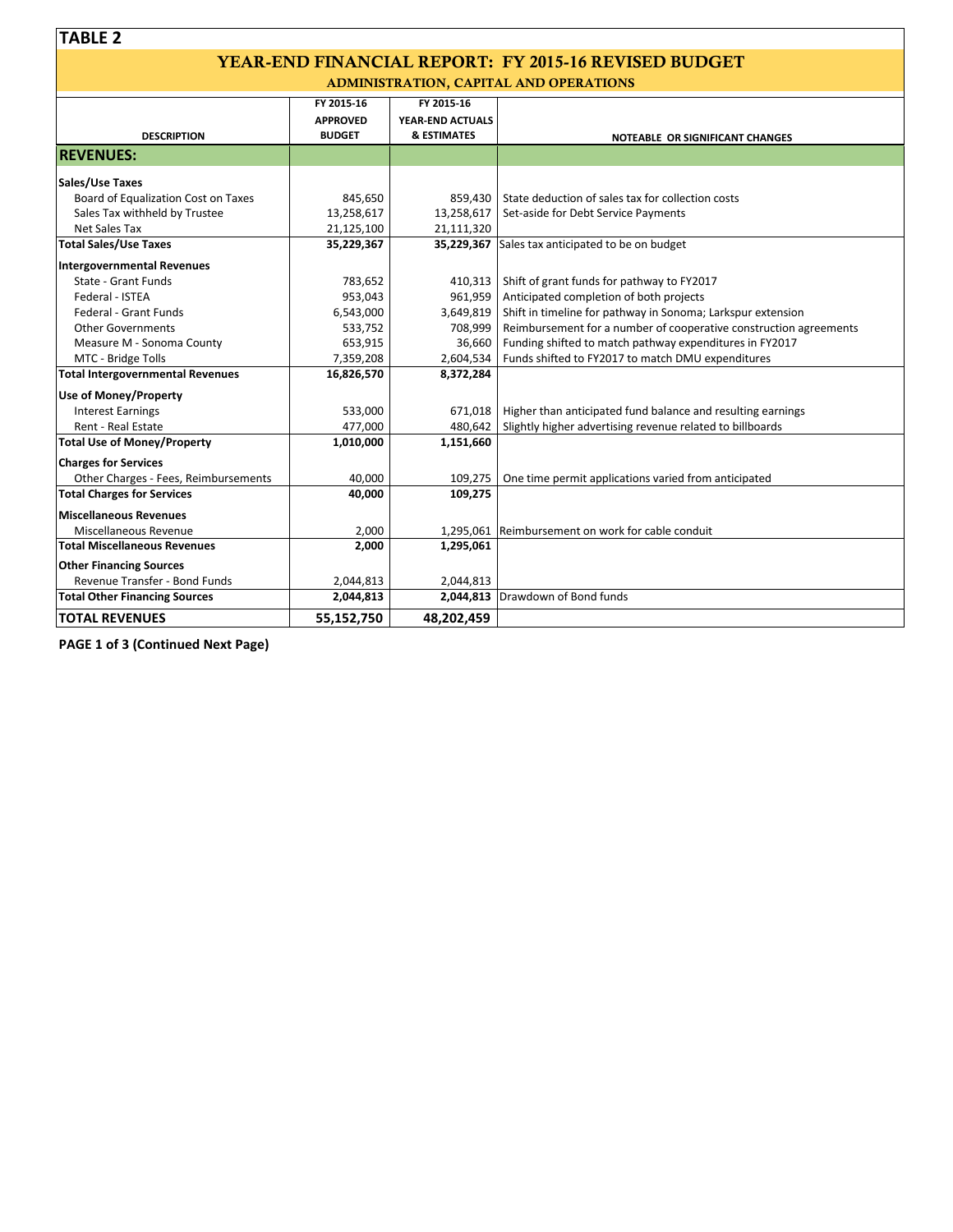#### YEAR-END FINANCIAL REPORT: FY 2015-16 REVISED BUDGET ADMINISTRATION, CAPITAL AND OPERATIONS

| <u>ADMINISTRATION, CAPITAL AND OPERATIONS</u>                |                 |                        |                                                                                   |  |  |  |
|--------------------------------------------------------------|-----------------|------------------------|-----------------------------------------------------------------------------------|--|--|--|
|                                                              | FY 2015-16      | FY 2015-16             |                                                                                   |  |  |  |
|                                                              | <b>APPROVED</b> | YEAR-END ACTUALS       |                                                                                   |  |  |  |
| <b>DESCRIPTION</b>                                           | <b>BUDGET</b>   | <b>&amp; ESTIMATES</b> | NOTEABLE OR SIGNIFICANT CHANGES                                                   |  |  |  |
| <b>EXPENDITURES:</b>                                         |                 |                        |                                                                                   |  |  |  |
| <b>ADMINISTRATION</b>                                        |                 |                        |                                                                                   |  |  |  |
| <b>Salaries and Benefits</b>                                 |                 |                        |                                                                                   |  |  |  |
| <b>Employee Salaries</b>                                     | 2,898,979       | 2,692,207              |                                                                                   |  |  |  |
| <b>Employee Benefits</b>                                     | 996,359         | 837,080                |                                                                                   |  |  |  |
| <b>Total Salaries and Benefits</b>                           | 3,895,338       | 3,529,288              | Salary savings due to vacancies                                                   |  |  |  |
| <b>Services and Supplies</b>                                 |                 |                        |                                                                                   |  |  |  |
| Communications                                               | 157,354         |                        | 132,576 Savings due to fiber agreement                                            |  |  |  |
| Insurance                                                    | 965,400         |                        | 555,838 Competitive pricing results and shifts to match system acceptance         |  |  |  |
| Maintenance-Facilities                                       | 30,500          |                        | 14,709 Lower than anticipated cost related to security system, other equipment    |  |  |  |
| Miscellaneous Expense                                        | 24,600          | 22,513                 |                                                                                   |  |  |  |
| Office Expense                                               | 119,850         |                        | 88,214 Better purchasing process of essential supplies, fewer workstation needs   |  |  |  |
| Postage, Printing, Periodicals                               | 53,096          |                        | 36,906 Lower mailing costs than anticipated                                       |  |  |  |
| <b>Accounting/Payroll Services</b>                           | 112,890         |                        | 79,756 Lower costs associated with new payroll and accounting systems             |  |  |  |
| <b>Professional Services</b>                                 | 429,120         |                        | 616,138 Personnel services such as drug testing, background checks, and other     |  |  |  |
| Agency Extra Help                                            | 100,000         |                        | 112,500 Slightly higher due to maternity leaves, startup HR assistance            |  |  |  |
| Board of Equalization Administrative Fees                    | 845,650         |                        | 859,430 State administrative fees increase                                        |  |  |  |
| Legal Services                                               | 600,000         |                        | 551,521 Savings due to completion of agreements                                   |  |  |  |
| Public/Legal Notice/Advertising                              | 24,400          |                        | 84,715 Shift of outreach advertising costs from outreach category; safety program |  |  |  |
| Rents/Leases                                                 | 706,446         |                        | 677,777 Slightly lower operating costs fees under office lease                    |  |  |  |
| <b>Computer Software and Hardware</b>                        | 423,764         |                        | 199,963 Delay of software conversions originally anticipated                      |  |  |  |
| <b>Public Outreach</b>                                       | 572,860         |                        | 337,155 Shift of some website and other startup costs to FY17                     |  |  |  |
| Training, Travel and Memberships                             | 75,950          |                        | 155,563 Relocation expenses associated with hard to recruit staff                 |  |  |  |
| Mileage Expense                                              | 43,620          | 41,822                 |                                                                                   |  |  |  |
| <b>Total Services and Supplies</b>                           | 5,285,500       | 4,567,096              |                                                                                   |  |  |  |
| <b>Other Charges and Payments</b>                            |                 |                        |                                                                                   |  |  |  |
| Bond Principal, Interest                                     | 13,258,617      |                        | 13,258,617   Debt service associated with 2013 Bond                               |  |  |  |
| Self Insurance                                               | 500,000         |                        | No expenses, moved to FY 2017                                                     |  |  |  |
| Depreciation                                                 | 4,643,992       |                        | 4,643,992 Non-cash adjustment for enterprise accounting                           |  |  |  |
| <b>Other Governments</b>                                     |                 |                        | Moved to Capital section                                                          |  |  |  |
| <b>Total Other Charges</b>                                   | 18,402,608      | 17,902,609             |                                                                                   |  |  |  |
| <b>Buildings &amp; Capital Improvements (Capital Assets)</b> |                 |                        |                                                                                   |  |  |  |
| Equipment                                                    | 40,000          |                        | 142,119 Replacement computer servers and security vehicle                         |  |  |  |
| <b>Total Buildings and Capital Improvements</b>              | 40,000          | 142,119                |                                                                                   |  |  |  |
| <b>Operating Transfer</b>                                    |                 |                        |                                                                                   |  |  |  |
| <b>Operating Transfer</b>                                    | 20,000          | 20,000                 |                                                                                   |  |  |  |
| <b>Total Operating Transfer</b>                              | 20,000          | 20,000                 |                                                                                   |  |  |  |
| TOTAL ADMINISTRATION EXPENDITURES                            | 27,643,447      | 26,161,112             |                                                                                   |  |  |  |
|                                                              |                 |                        |                                                                                   |  |  |  |
| <b>CAPITAL</b>                                               |                 |                        |                                                                                   |  |  |  |
| <b>Salaries and Benefits</b>                                 |                 |                        |                                                                                   |  |  |  |
| <b>Employee Salaries</b>                                     | 933,453         | 787,921                |                                                                                   |  |  |  |
| <b>Employee Benefits</b>                                     | 227,591         | 209,424                |                                                                                   |  |  |  |
| <b>Total Salaries and Benefits</b>                           | 1,161,044       | 997,345                | Savings due to vacancies                                                          |  |  |  |
| <b>Services and Supplies</b>                                 |                 |                        |                                                                                   |  |  |  |
| Professional Services - Project                              | 1,113,832       | 491,111                |                                                                                   |  |  |  |
| <b>Computer Software and Hardware</b>                        | 21,605          |                        | Costs accounted for in admin budget this year                                     |  |  |  |
| Training, Travel                                             | 10,000          | 10,000                 |                                                                                   |  |  |  |
| Permits/Fees                                                 | 93,000          |                        | Expenses moved to capital asset category                                          |  |  |  |
| <b>Total Services and Supplies</b>                           | 1,245,637       | 501,111                |                                                                                   |  |  |  |
| <b>Other Charges and Payments</b>                            |                 |                        |                                                                                   |  |  |  |
| <b>Other Governments</b>                                     | 403,927         | 350,107                | Reimbursements based on work anticipated before June                              |  |  |  |
| <b>Total Other Charges</b>                                   | 403,927         | 350,107                |                                                                                   |  |  |  |
|                                                              |                 |                        |                                                                                   |  |  |  |

**PAGE 2 of 3 (continued)**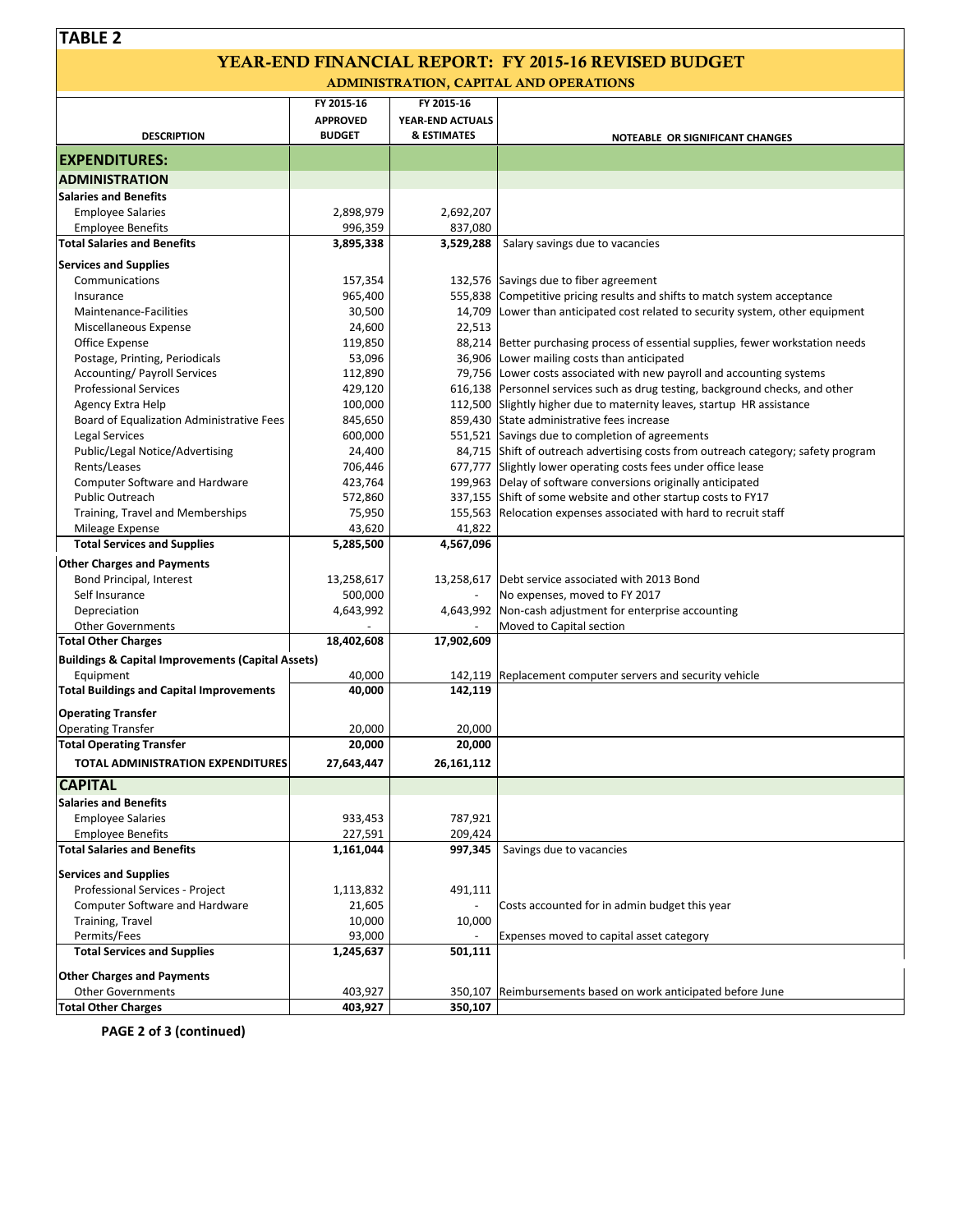#### YEAR-END FINANCIAL REPORT: FY 2015-16 REVISED BUDGET ADMINISTRATION, CAPITAL AND OPERATIONS

| <u>ADMINISTRATION, CAPITAL AND OPERATIONS</u>                |                 |                        |                                                                                    |  |  |  |
|--------------------------------------------------------------|-----------------|------------------------|------------------------------------------------------------------------------------|--|--|--|
|                                                              | FY 2015-16      | FY 2015-16             |                                                                                    |  |  |  |
|                                                              | <b>APPROVED</b> | YEAR-END ACTUALS       |                                                                                    |  |  |  |
| <b>DESCRIPTION</b>                                           | <b>BUDGET</b>   | <b>&amp; ESTIMATES</b> | NOTEABLE OR SIGNIFICANT CHANGES                                                    |  |  |  |
| <b>CAPITAL (continued)</b>                                   |                 |                        |                                                                                    |  |  |  |
|                                                              |                 |                        |                                                                                    |  |  |  |
| <b>Buildings &amp; Capital Improvements (Capital Assets)</b> |                 |                        |                                                                                    |  |  |  |
| Land                                                         | 1,616,830       |                        | 233,449 Costs anticipated in connection with Mira Monte avoided                    |  |  |  |
| <b>Buildings &amp; Improvements</b>                          | 778,561         |                        | 656,487 Slight reduction costs associated with Operations Facilities               |  |  |  |
| Machinery and Equipment                                      | 500,000         |                        | Costs associated with fare system reclassified into Infrastructure below           |  |  |  |
| Capital Equipment - Work in Progress                         | 29,416,177      |                        | 6,985,958 Shift of DMU vehicle payments to FY2017                                  |  |  |  |
| Infrastructure                                               | 57,771,687      |                        | 52,993,427   Includes fare system costs, reduction due to shift of costs to FY2017 |  |  |  |
| <b>Total Buildings and Capital Improvements</b>              | 90,083,255      | 60,869,321             |                                                                                    |  |  |  |
| <b>Interfund Transfers</b>                                   |                 |                        |                                                                                    |  |  |  |
| Salaries and Benefits Transfer - Capital                     | (301, 788)      | (786, 111)             | Increased capture of costs in asset calculation                                    |  |  |  |
| <b>Total Interfund Transfer</b>                              | (301, 788)      | (786, 111)             |                                                                                    |  |  |  |
| <b>Transfer of Bond Funds</b>                                | 2,044,813       | 2,044,813              |                                                                                    |  |  |  |
| TOTAL CAPITAL EXPENDITURES                                   | 94,636,889      | 63,976,586             |                                                                                    |  |  |  |
|                                                              |                 |                        |                                                                                    |  |  |  |
| <b>OPERATIONS</b>                                            |                 |                        |                                                                                    |  |  |  |
| <b>Salaries and Benefits</b>                                 |                 |                        |                                                                                    |  |  |  |
| <b>Employee Salaries</b>                                     | 5,645,692       | 3,696,834              |                                                                                    |  |  |  |
| <b>Employee Benefits</b>                                     | 1,763,449       | 1,162,175              |                                                                                    |  |  |  |
| <b>Total Salaries and Benefits</b>                           | 7,409,141       | 4,859,009              | Slower than anticipated hiring                                                     |  |  |  |
| <b>Services and Supplies</b>                                 |                 |                        |                                                                                    |  |  |  |
| Uniform Expense                                              | 67,000          | 60,000                 | Slightly lower due to hiring timelines                                             |  |  |  |
| Communications                                               | 102,660         | 127,660                | Higher costs due short term overlap in phone/radio/internet systems                |  |  |  |
| Maintenance-Equipment                                        | 505,000         | 420,975                | Reduction in antipated parts & supplies, shift to capitalized equipment            |  |  |  |
| Maintenance-Radios                                           | 215,000         | 87,160                 | Shift in timeline of activation of radio leases                                    |  |  |  |
| Maintenance-Railway                                          | 230,000         | 209,302                | Reduction in antipated parts and supplies, shift to contract costs                 |  |  |  |
| Maintenance-Buildings/Facilities                             | 61,400          | 21,400                 | Reduction in equipment needed at Operating facilities                              |  |  |  |
| Office Expense                                               | 225,000         | 121,000                | Lower than anticipated costs for equipping new offices                             |  |  |  |
| <b>Special Services-Operations</b>                           | 1,039,080       | 832,643                | Savings in security, operations consulting, vehicle servicing costs                |  |  |  |
| Rents/Leases - Equipment                                     | 16,600          | 55,000                 | Increase in equipment rentals until purchased equipment delivered                  |  |  |  |
| Minor Equipment                                              | 253,682         | 407,871                | Increased pace of equipment purchases for maintenance                              |  |  |  |
| Computer Software and Hardware                               | 191,920         | 90,175                 | Lower than anticipated costs due to slower hiring                                  |  |  |  |
| Training, Travel and Memberships                             | 142,500         | 58,176                 | Lower than anticipated costs due to slower hiring                                  |  |  |  |
| <b>Fuel and Lubricants</b>                                   | 830,000         | 105,904                | Lower costs due to vehicle delivery/testing schedule timeline shift                |  |  |  |
| Miscellaneous                                                |                 | 10,000                 | Miscellaneous costs not included in other categories                               |  |  |  |
| <b>Professional Services</b>                                 | 25,300          | 92,349                 | Increased costs related to one-time purchasing assistance                          |  |  |  |
| Utilities                                                    | 310,000         | 189,965                | Slower than anticipated activation of signals                                      |  |  |  |
| <b>Total Services and Supplies</b>                           | 4,215,142       | 2,889,580              |                                                                                    |  |  |  |
|                                                              |                 |                        |                                                                                    |  |  |  |
| <b>Buildings &amp; Capital Improvements (Capital Assets)</b> |                 |                        |                                                                                    |  |  |  |
| Vehicles, Equipment                                          | 1,541,233       | 1,589,004              | Shift of anticipated equipment from non-capital category                           |  |  |  |
| Software/ Intangible Assets                                  | 500,000         | 79,410                 | Shift of maintenance system costs to FY2017                                        |  |  |  |
| <b>Total Buildings and Capital Improvements</b>              | 2,041,233       | 1,668,414              |                                                                                    |  |  |  |
| <b>Contingencies</b>                                         |                 |                        |                                                                                    |  |  |  |
| <b>Operating Contingencies</b>                               | 250,000         |                        | Not projected to be needed for the year                                            |  |  |  |
| <b>Total Contingencies</b>                                   | 250,000         |                        |                                                                                    |  |  |  |
| <b>TOTAL OPERATIONS EXPENDITURES</b>                         | 13,915,516      | 9,417,003              |                                                                                    |  |  |  |
| <b>TOTAL EXPENDITURES</b>                                    | 136,195,851     | 99,554,700             |                                                                                    |  |  |  |

**PAGE 3 of 3**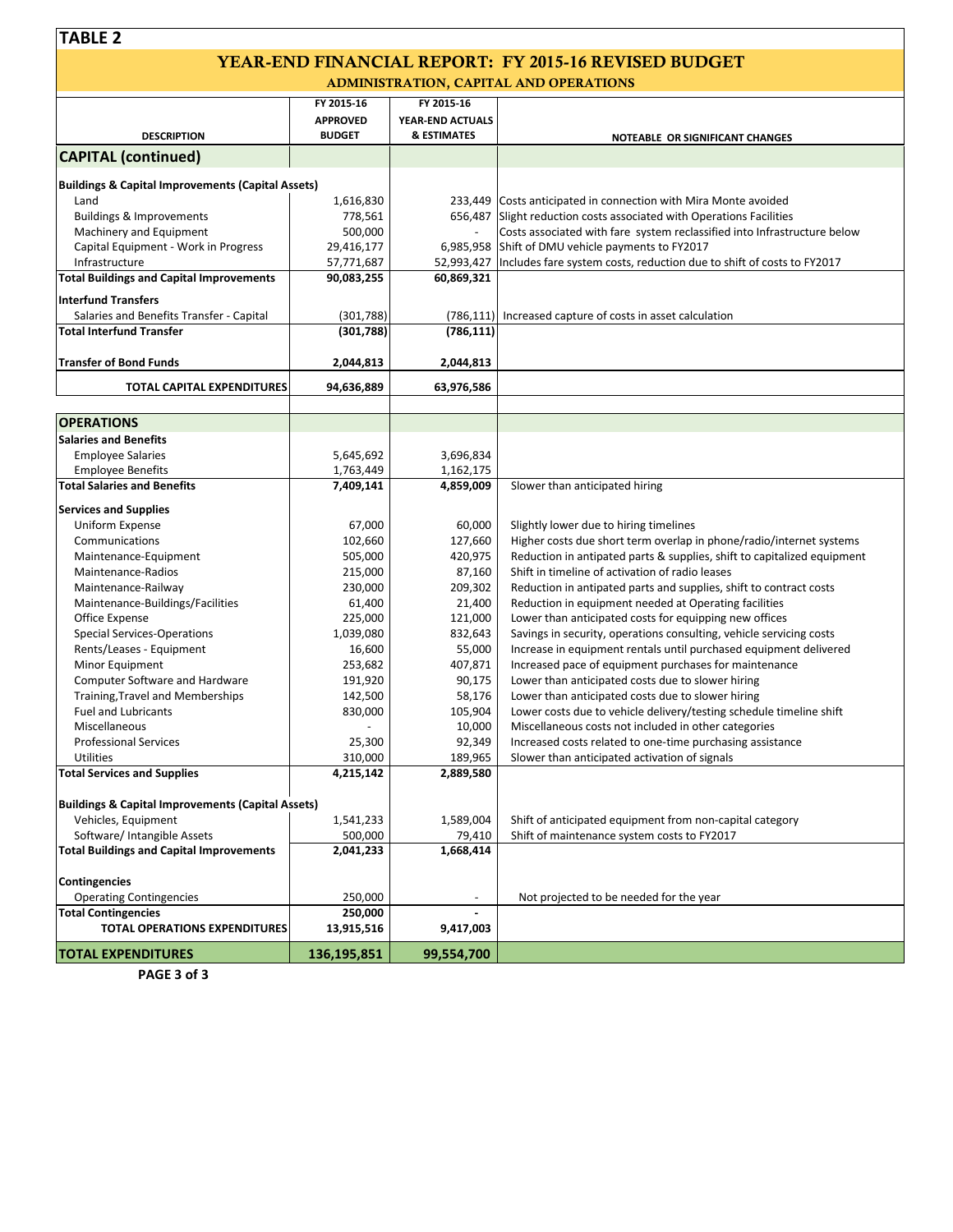### FISCAL YEAR 2015‐16 YEAR‐END REPORT: DISCUSSION

Below are further details on the FY 2015‐16 Year‐End Financial Report

### **TABLE 2**: **YEAR‐END FINANCIAL REPORT DISCUSSION**

### **Revenues:**

Final revenues for Fiscal Year 2015‐16 were reduced from the originally proposed budget primarily due to shifts in grant funding. This shift is entirely the result of construction schedules, and do not reflect a loss of funding for SMART. Below are further details on changes from the original budget:

- Sales tax is still projected to be on target at 3% higher than the prior year. There is no recommended change to this amount at this time.
- Federal funds for both the Pathway and the Larkspur Extension are shifted partially into Fiscal Year 2016‐17. Both shifts are the result of project schedules moving following environmental process completion, and result in a total reduction in the year‐end amount of \$2,893,181.
- State funds allocated for the SMART Pathway have been shifted slightly due to construction schedules and will be spent next fiscal year; however \$410,313 is still anticipated to be spent.
- Bridge Toll funds for the seventh, two-car rail car set were shifted to match vehicle payment schedules shifting into Fiscal Year 2016‐17.
- Interest earnings were increased by \$138,018 to reflect good performance by the Sonoma County Pool and higher than anticipated fund balance during the year.

### **Expenditures:**

In prior years, including last June, the Board‐approved Capital Budget included administrative costs because of the singular focus at that time on capital project management. However, in the year-end report and going forward we will now show capital, administrative and operations costs separately. This is necessary for reporting at the state and federal level and provides additional clarity on the capital expenditures still underway. Final expenditures in the year‐end report, as a whole, are lower than the approved budget. Notable changes are discussed more in detail below.

Administration: Total expenditures on District administration are reduced from \$27,646,437 to \$26,161,112. Some notable changes are:

- Salaries and benefits are anticipated to be \$366,050 below budget for the year due to vacant positions.
- Professional services increased \$187,018 during the year to include higher human resources costs for background checks, drug and alcohol screening and recruiting services.
- Legal costs were lower than budget by \$48,479 due to successful resolution of multiple agreements and minimal claims activity.
- Public outreach expenditures are lower by \$235,705 mainly due to the shift in some of the website and marketing costs to the next Fiscal Year. This includes website development activities.
- Information technology costs were reduced by \$223,801 due to the delay in software conversions to the Fiscal Year 2016‐17 budget.
- Liquidation of the self‐insurance balance of \$500,000 and shift of those funds to Fiscal Year 2016‐17.

Other changes are explained in Table 2.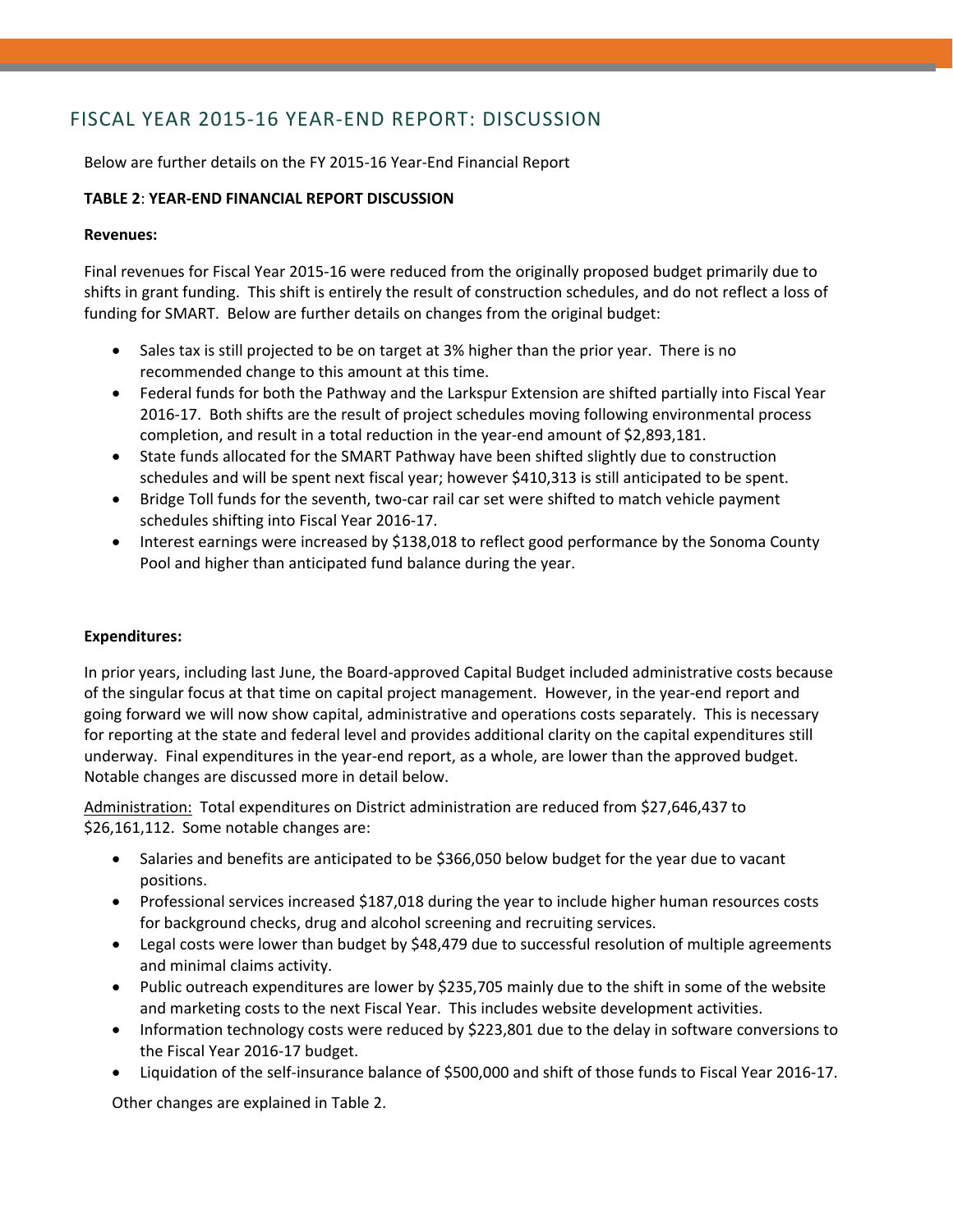Capital: Total expenditures on capital projects are reduced from \$94,636,889 to \$63,976,586. This is primarily due to the following changes:

- A reduction in Capital Equipment by \$22,430,219. Although the SMART's new rail passenger vehicles have all been delivered and are currently on target to provide service, a slower than anticipated acceptance procedure has meant a delay in payments to the car builder. Those payments are shifted to Fiscal Year 2016‐17.
- Slight shifts in acceptance of final track and signals, along with pathway construction timelines led to a reduction in infrastructure spending of \$4,778,260. Those expenditures are shifted to Fiscal Year 2016‐17.
- Spending in the land category has been reduced by \$1,383,381 due to savings in work that was anticipated to occur at Mira Monte. Some of that work has been avoided and some has been shifted to Fiscal Year 2016‐17.

Other changes are listed in Table 2.

Operations: Total expenditures in the Operations Department have been reduced by \$4,498,513. Primary reasons for this change are outlined below:

- Salary and benefits savings of \$2,550,132 are the result of slower hiring due to the strong job market and qualifications required for the safety of the railway.
- Operations special services, which includes contracted operations management and security services is reduced by \$206,437 to account for the hiring of more permanent staff to fill those needs.
- Fuel and lubricants, which was originally budgeted for \$830,000, is reduced to \$105,904 to match actual consumption of fuel by our rail cars. Original rail vehicle delivery and testing schedules were very tentative in the Spring of 2015 and thus this budget was very conservative.
- Professional services in areas such as Information Technology and temporary help during start up, required additional expenditures of \$67,049 to assist with setting up procurement systems for parts and integrating the various systems that will be needed at the Rail Operations Center.
- Equipment and vehicles were increased slightly due to a shift in equipment funding within equipment categories. Final expenditures are \$47,771 higher than budgeted.
- Design and implementation of the Maintenance Management System is underway, but some of the work and resulting payment schedule have been shifted to the new Fiscal Year leading to a reduction in Fiscal Year 2015‐16 of \$420,590.

Please reference Table 2 for other details on changes.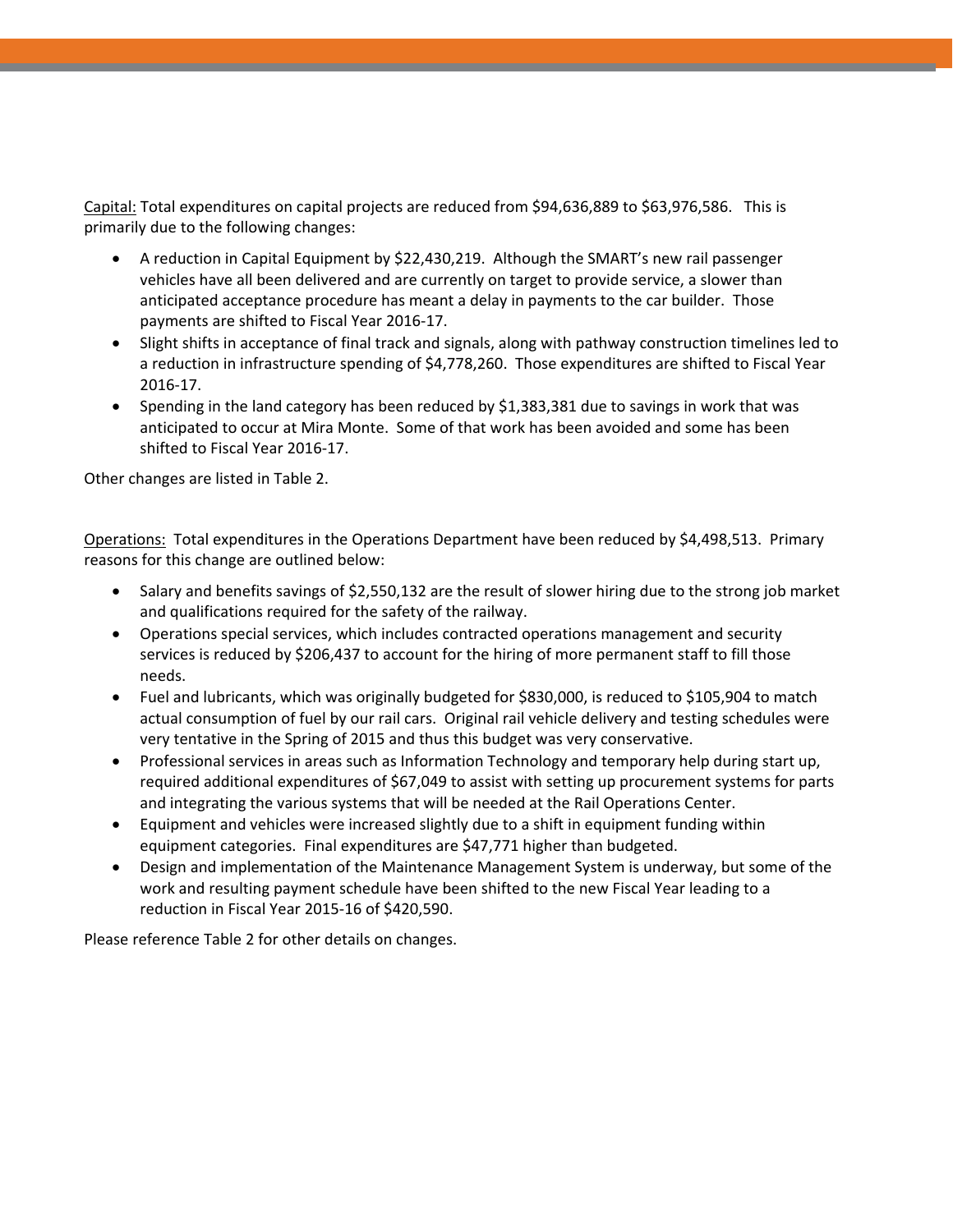### PROPOSED BUDGET: FY 2016‐17

### **BUDGET TABLES OVERVIEW**

**TABLE 3**, which spans the following three pages, shows the Proposed Budget for Fiscal Year 2016‐17. It is divided into Revenues and Expenditures. All Revenues are combined into one section. Expenditures are divided into three subsections: Administration, Capital and Operations. Where there is an annual change of significance over the prior year, we have provided an explanation of those changes. More detailed discussion of the Fiscal Year 2016‐17 Proposed Budget can be found following **TABLE 3**.Finally, **TABLE 4,**  which follows the budget discussion, contains the Personnel and Position Authorizations necessary for staffing in Fiscal Year 2016‐17 and includes a column showing any changes from the prior year.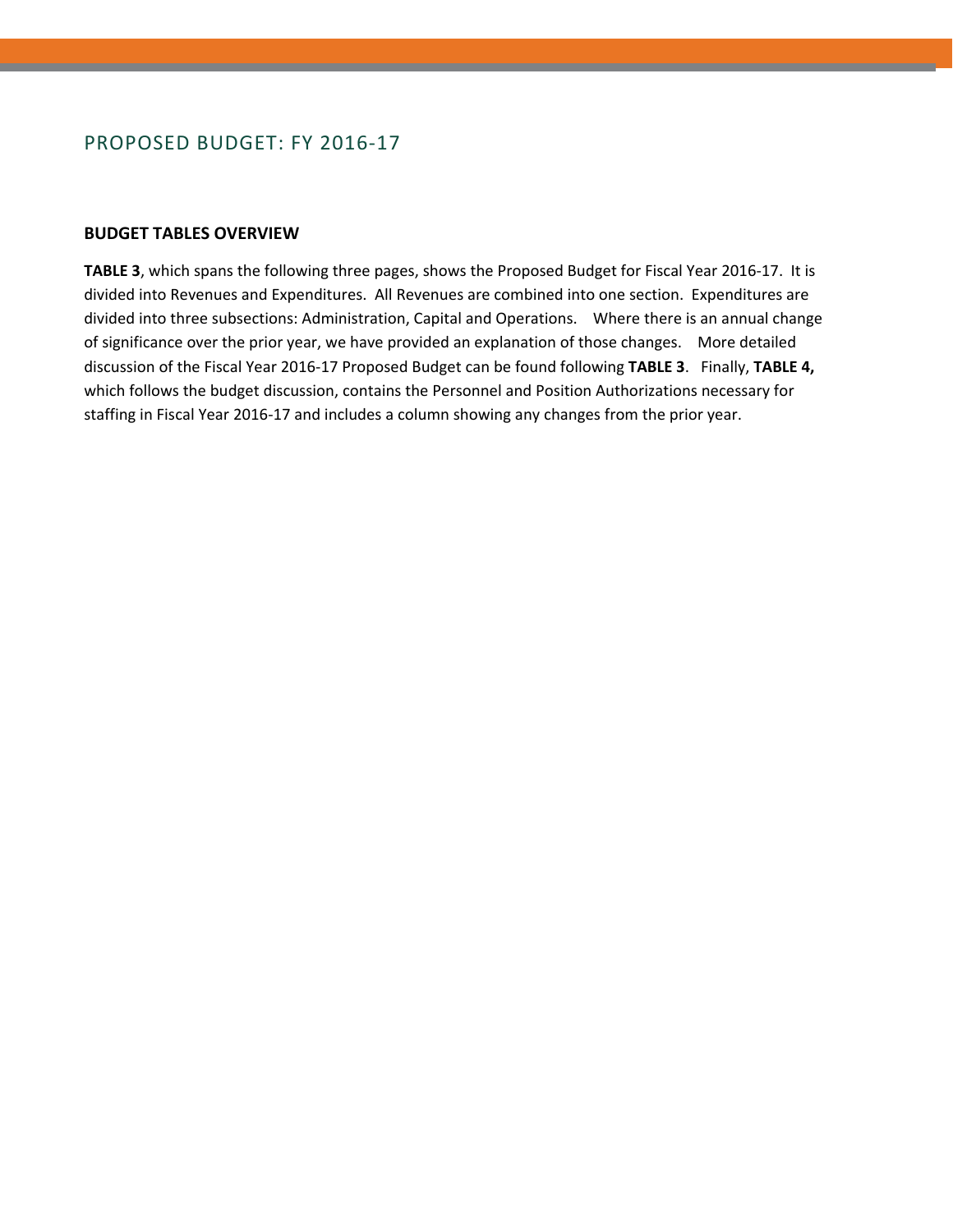### PROPOSED BUDGET : FY 2016-17 ADMINISTRATION, CAPITAL AND OPERATIONS

| FY 2015-16<br>FY 2016-17<br><b>YEAR-END</b><br>NOTEABLE OR SIGNIFICANT CHANGES<br><b>PROPOSED</b><br><b>ACTUALS &amp;</b><br><b>ESTIMATES</b><br><b>BUDGET</b><br><b>Description</b><br><b>REVENUES:</b><br>Sales/Use Taxes<br>Board of Equalization Cost on Taxes<br>859,430<br>State provided notice of fee decrease next year<br>842,890<br><b>Offsets Debt Service Payments</b><br>Sales Tax withheld by Trustee<br>13,258,617<br>13,600,350<br>Net Sales Tax<br>21,111,320<br>21,843,008<br>36,286,248 Assumes 3% increase<br><b>Total Sales/Use Taxes</b><br>35,229,367<br>State - Grant Funds<br>410,313<br>State funding of pathway construction and additional train cars<br>2,104,500<br>Federal - ISTEA<br>961,959<br>Completion of projects<br>Pathway in Sonoma; Larkspur extension<br>Federal - Grant Funds<br>3,649,819<br>7,152,966<br>708,999<br>Funding for Novato station and smaller projects<br><b>Other Governments</b><br>2,478,177<br>Pathway design and environmental costs<br>36,660<br>Measure M - Sonoma County<br>350,000<br>Funding for 7th vehicle set and Larkspur extension<br>MTC - Bridge Tolls<br>2,604,534<br>8,436,937<br><b>Total Intergovernmental Revenues</b><br>8,372,284<br>20,522,580<br>Reduction due to drawdown of fund balances<br><b>Interest Earnings</b><br>671,018<br>377,500<br>Rent - Real Estate<br>480,642<br>487,197<br>Increase due to rental rate increases<br><b>Total Use of Money/Property</b><br>1,151,660<br>864,697<br><b>Charges for Services</b><br>Fare Revenue<br>Fare revenue starting January 2017<br>1,976,000<br>Other Charges - Fees, Reimbursements<br>109,275<br>30,000<br>FY16 included one-time increase that may not continue<br><b>Total Charges for Services</b><br>109,275<br>2,006,000<br><b>Miscellaneous Revenues</b><br>Miscellaneous Revenue<br>60,000 Reimbursement-based, prior year revenue not continued<br>1,295,061<br><b>Total Miscellaneous Revenues</b><br>1,295,061<br>60,000<br><b>Other Financing Sources</b><br>Revenue Transfer - Bond Funds<br>2,044,813<br>$\overline{\phantom{a}}$<br>Bond funds exhausted<br><b>Total Other Financing Sources</b><br>2,044,813<br>$\blacksquare$<br><b>TOTAL REVENUES</b><br>48,202,459<br>59,739,525 |                              |  |  |
|-------------------------------------------------------------------------------------------------------------------------------------------------------------------------------------------------------------------------------------------------------------------------------------------------------------------------------------------------------------------------------------------------------------------------------------------------------------------------------------------------------------------------------------------------------------------------------------------------------------------------------------------------------------------------------------------------------------------------------------------------------------------------------------------------------------------------------------------------------------------------------------------------------------------------------------------------------------------------------------------------------------------------------------------------------------------------------------------------------------------------------------------------------------------------------------------------------------------------------------------------------------------------------------------------------------------------------------------------------------------------------------------------------------------------------------------------------------------------------------------------------------------------------------------------------------------------------------------------------------------------------------------------------------------------------------------------------------------------------------------------------------------------------------------------------------------------------------------------------------------------------------------------------------------------------------------------------------------------------------------------------------------------------------------------------------------------------------------------------------------------------------------------------------------------------------------------------------------------------------------------|------------------------------|--|--|
|                                                                                                                                                                                                                                                                                                                                                                                                                                                                                                                                                                                                                                                                                                                                                                                                                                                                                                                                                                                                                                                                                                                                                                                                                                                                                                                                                                                                                                                                                                                                                                                                                                                                                                                                                                                                                                                                                                                                                                                                                                                                                                                                                                                                                                                 |                              |  |  |
|                                                                                                                                                                                                                                                                                                                                                                                                                                                                                                                                                                                                                                                                                                                                                                                                                                                                                                                                                                                                                                                                                                                                                                                                                                                                                                                                                                                                                                                                                                                                                                                                                                                                                                                                                                                                                                                                                                                                                                                                                                                                                                                                                                                                                                                 |                              |  |  |
|                                                                                                                                                                                                                                                                                                                                                                                                                                                                                                                                                                                                                                                                                                                                                                                                                                                                                                                                                                                                                                                                                                                                                                                                                                                                                                                                                                                                                                                                                                                                                                                                                                                                                                                                                                                                                                                                                                                                                                                                                                                                                                                                                                                                                                                 |                              |  |  |
|                                                                                                                                                                                                                                                                                                                                                                                                                                                                                                                                                                                                                                                                                                                                                                                                                                                                                                                                                                                                                                                                                                                                                                                                                                                                                                                                                                                                                                                                                                                                                                                                                                                                                                                                                                                                                                                                                                                                                                                                                                                                                                                                                                                                                                                 |                              |  |  |
|                                                                                                                                                                                                                                                                                                                                                                                                                                                                                                                                                                                                                                                                                                                                                                                                                                                                                                                                                                                                                                                                                                                                                                                                                                                                                                                                                                                                                                                                                                                                                                                                                                                                                                                                                                                                                                                                                                                                                                                                                                                                                                                                                                                                                                                 |                              |  |  |
|                                                                                                                                                                                                                                                                                                                                                                                                                                                                                                                                                                                                                                                                                                                                                                                                                                                                                                                                                                                                                                                                                                                                                                                                                                                                                                                                                                                                                                                                                                                                                                                                                                                                                                                                                                                                                                                                                                                                                                                                                                                                                                                                                                                                                                                 |                              |  |  |
|                                                                                                                                                                                                                                                                                                                                                                                                                                                                                                                                                                                                                                                                                                                                                                                                                                                                                                                                                                                                                                                                                                                                                                                                                                                                                                                                                                                                                                                                                                                                                                                                                                                                                                                                                                                                                                                                                                                                                                                                                                                                                                                                                                                                                                                 |                              |  |  |
|                                                                                                                                                                                                                                                                                                                                                                                                                                                                                                                                                                                                                                                                                                                                                                                                                                                                                                                                                                                                                                                                                                                                                                                                                                                                                                                                                                                                                                                                                                                                                                                                                                                                                                                                                                                                                                                                                                                                                                                                                                                                                                                                                                                                                                                 |                              |  |  |
|                                                                                                                                                                                                                                                                                                                                                                                                                                                                                                                                                                                                                                                                                                                                                                                                                                                                                                                                                                                                                                                                                                                                                                                                                                                                                                                                                                                                                                                                                                                                                                                                                                                                                                                                                                                                                                                                                                                                                                                                                                                                                                                                                                                                                                                 |                              |  |  |
|                                                                                                                                                                                                                                                                                                                                                                                                                                                                                                                                                                                                                                                                                                                                                                                                                                                                                                                                                                                                                                                                                                                                                                                                                                                                                                                                                                                                                                                                                                                                                                                                                                                                                                                                                                                                                                                                                                                                                                                                                                                                                                                                                                                                                                                 |                              |  |  |
|                                                                                                                                                                                                                                                                                                                                                                                                                                                                                                                                                                                                                                                                                                                                                                                                                                                                                                                                                                                                                                                                                                                                                                                                                                                                                                                                                                                                                                                                                                                                                                                                                                                                                                                                                                                                                                                                                                                                                                                                                                                                                                                                                                                                                                                 | Intergovernmental Revenues   |  |  |
|                                                                                                                                                                                                                                                                                                                                                                                                                                                                                                                                                                                                                                                                                                                                                                                                                                                                                                                                                                                                                                                                                                                                                                                                                                                                                                                                                                                                                                                                                                                                                                                                                                                                                                                                                                                                                                                                                                                                                                                                                                                                                                                                                                                                                                                 |                              |  |  |
|                                                                                                                                                                                                                                                                                                                                                                                                                                                                                                                                                                                                                                                                                                                                                                                                                                                                                                                                                                                                                                                                                                                                                                                                                                                                                                                                                                                                                                                                                                                                                                                                                                                                                                                                                                                                                                                                                                                                                                                                                                                                                                                                                                                                                                                 |                              |  |  |
|                                                                                                                                                                                                                                                                                                                                                                                                                                                                                                                                                                                                                                                                                                                                                                                                                                                                                                                                                                                                                                                                                                                                                                                                                                                                                                                                                                                                                                                                                                                                                                                                                                                                                                                                                                                                                                                                                                                                                                                                                                                                                                                                                                                                                                                 |                              |  |  |
|                                                                                                                                                                                                                                                                                                                                                                                                                                                                                                                                                                                                                                                                                                                                                                                                                                                                                                                                                                                                                                                                                                                                                                                                                                                                                                                                                                                                                                                                                                                                                                                                                                                                                                                                                                                                                                                                                                                                                                                                                                                                                                                                                                                                                                                 |                              |  |  |
|                                                                                                                                                                                                                                                                                                                                                                                                                                                                                                                                                                                                                                                                                                                                                                                                                                                                                                                                                                                                                                                                                                                                                                                                                                                                                                                                                                                                                                                                                                                                                                                                                                                                                                                                                                                                                                                                                                                                                                                                                                                                                                                                                                                                                                                 |                              |  |  |
|                                                                                                                                                                                                                                                                                                                                                                                                                                                                                                                                                                                                                                                                                                                                                                                                                                                                                                                                                                                                                                                                                                                                                                                                                                                                                                                                                                                                                                                                                                                                                                                                                                                                                                                                                                                                                                                                                                                                                                                                                                                                                                                                                                                                                                                 |                              |  |  |
|                                                                                                                                                                                                                                                                                                                                                                                                                                                                                                                                                                                                                                                                                                                                                                                                                                                                                                                                                                                                                                                                                                                                                                                                                                                                                                                                                                                                                                                                                                                                                                                                                                                                                                                                                                                                                                                                                                                                                                                                                                                                                                                                                                                                                                                 |                              |  |  |
|                                                                                                                                                                                                                                                                                                                                                                                                                                                                                                                                                                                                                                                                                                                                                                                                                                                                                                                                                                                                                                                                                                                                                                                                                                                                                                                                                                                                                                                                                                                                                                                                                                                                                                                                                                                                                                                                                                                                                                                                                                                                                                                                                                                                                                                 | <b>Use of Money/Property</b> |  |  |
|                                                                                                                                                                                                                                                                                                                                                                                                                                                                                                                                                                                                                                                                                                                                                                                                                                                                                                                                                                                                                                                                                                                                                                                                                                                                                                                                                                                                                                                                                                                                                                                                                                                                                                                                                                                                                                                                                                                                                                                                                                                                                                                                                                                                                                                 |                              |  |  |
|                                                                                                                                                                                                                                                                                                                                                                                                                                                                                                                                                                                                                                                                                                                                                                                                                                                                                                                                                                                                                                                                                                                                                                                                                                                                                                                                                                                                                                                                                                                                                                                                                                                                                                                                                                                                                                                                                                                                                                                                                                                                                                                                                                                                                                                 |                              |  |  |
|                                                                                                                                                                                                                                                                                                                                                                                                                                                                                                                                                                                                                                                                                                                                                                                                                                                                                                                                                                                                                                                                                                                                                                                                                                                                                                                                                                                                                                                                                                                                                                                                                                                                                                                                                                                                                                                                                                                                                                                                                                                                                                                                                                                                                                                 |                              |  |  |
|                                                                                                                                                                                                                                                                                                                                                                                                                                                                                                                                                                                                                                                                                                                                                                                                                                                                                                                                                                                                                                                                                                                                                                                                                                                                                                                                                                                                                                                                                                                                                                                                                                                                                                                                                                                                                                                                                                                                                                                                                                                                                                                                                                                                                                                 |                              |  |  |
|                                                                                                                                                                                                                                                                                                                                                                                                                                                                                                                                                                                                                                                                                                                                                                                                                                                                                                                                                                                                                                                                                                                                                                                                                                                                                                                                                                                                                                                                                                                                                                                                                                                                                                                                                                                                                                                                                                                                                                                                                                                                                                                                                                                                                                                 |                              |  |  |
|                                                                                                                                                                                                                                                                                                                                                                                                                                                                                                                                                                                                                                                                                                                                                                                                                                                                                                                                                                                                                                                                                                                                                                                                                                                                                                                                                                                                                                                                                                                                                                                                                                                                                                                                                                                                                                                                                                                                                                                                                                                                                                                                                                                                                                                 |                              |  |  |
|                                                                                                                                                                                                                                                                                                                                                                                                                                                                                                                                                                                                                                                                                                                                                                                                                                                                                                                                                                                                                                                                                                                                                                                                                                                                                                                                                                                                                                                                                                                                                                                                                                                                                                                                                                                                                                                                                                                                                                                                                                                                                                                                                                                                                                                 |                              |  |  |
|                                                                                                                                                                                                                                                                                                                                                                                                                                                                                                                                                                                                                                                                                                                                                                                                                                                                                                                                                                                                                                                                                                                                                                                                                                                                                                                                                                                                                                                                                                                                                                                                                                                                                                                                                                                                                                                                                                                                                                                                                                                                                                                                                                                                                                                 |                              |  |  |
|                                                                                                                                                                                                                                                                                                                                                                                                                                                                                                                                                                                                                                                                                                                                                                                                                                                                                                                                                                                                                                                                                                                                                                                                                                                                                                                                                                                                                                                                                                                                                                                                                                                                                                                                                                                                                                                                                                                                                                                                                                                                                                                                                                                                                                                 |                              |  |  |
|                                                                                                                                                                                                                                                                                                                                                                                                                                                                                                                                                                                                                                                                                                                                                                                                                                                                                                                                                                                                                                                                                                                                                                                                                                                                                                                                                                                                                                                                                                                                                                                                                                                                                                                                                                                                                                                                                                                                                                                                                                                                                                                                                                                                                                                 |                              |  |  |
|                                                                                                                                                                                                                                                                                                                                                                                                                                                                                                                                                                                                                                                                                                                                                                                                                                                                                                                                                                                                                                                                                                                                                                                                                                                                                                                                                                                                                                                                                                                                                                                                                                                                                                                                                                                                                                                                                                                                                                                                                                                                                                                                                                                                                                                 |                              |  |  |
|                                                                                                                                                                                                                                                                                                                                                                                                                                                                                                                                                                                                                                                                                                                                                                                                                                                                                                                                                                                                                                                                                                                                                                                                                                                                                                                                                                                                                                                                                                                                                                                                                                                                                                                                                                                                                                                                                                                                                                                                                                                                                                                                                                                                                                                 |                              |  |  |
|                                                                                                                                                                                                                                                                                                                                                                                                                                                                                                                                                                                                                                                                                                                                                                                                                                                                                                                                                                                                                                                                                                                                                                                                                                                                                                                                                                                                                                                                                                                                                                                                                                                                                                                                                                                                                                                                                                                                                                                                                                                                                                                                                                                                                                                 |                              |  |  |
|                                                                                                                                                                                                                                                                                                                                                                                                                                                                                                                                                                                                                                                                                                                                                                                                                                                                                                                                                                                                                                                                                                                                                                                                                                                                                                                                                                                                                                                                                                                                                                                                                                                                                                                                                                                                                                                                                                                                                                                                                                                                                                                                                                                                                                                 |                              |  |  |

**PAGE 1 of 3 (Continued)**

 $\overline{\phantom{a}}$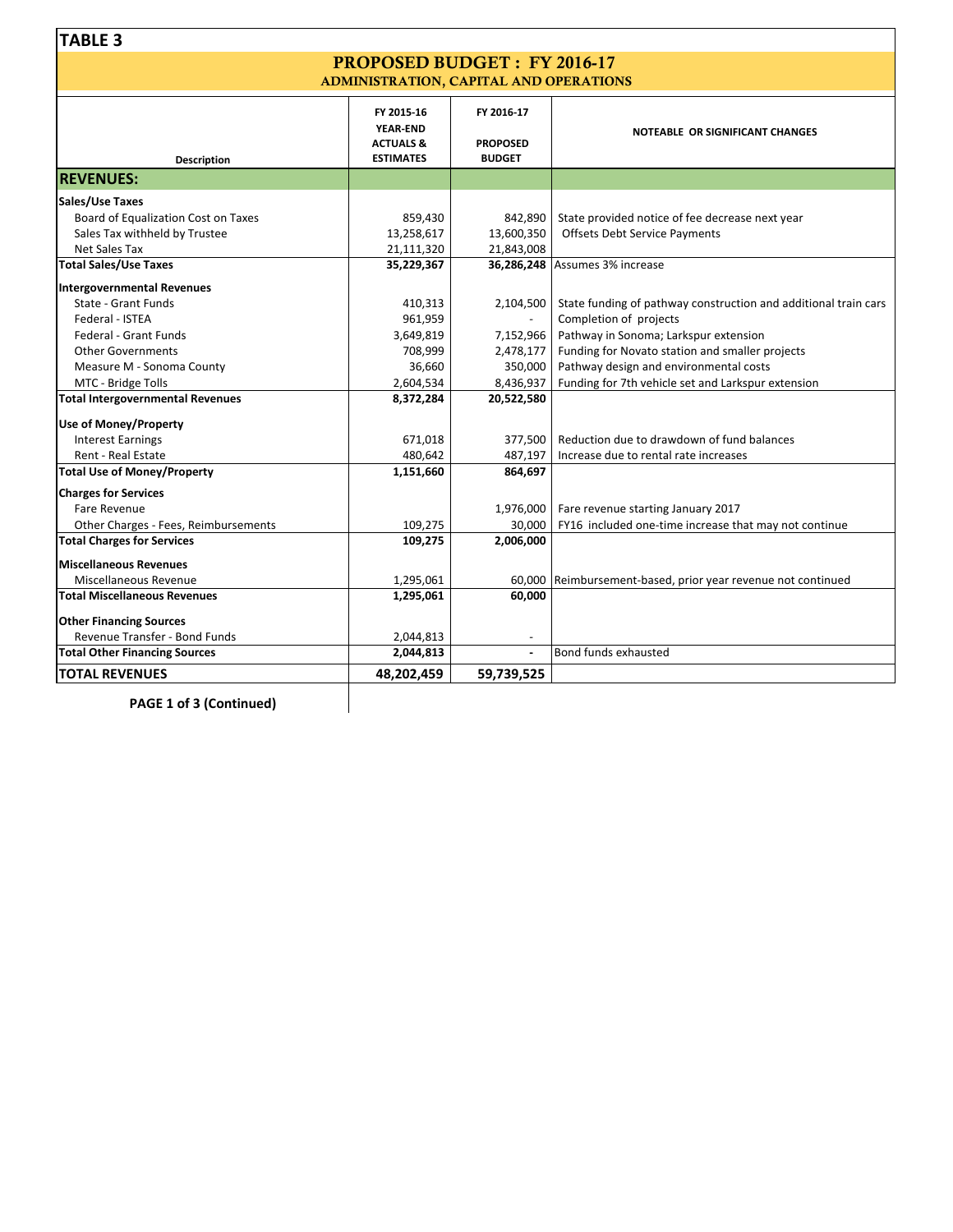### PROPOSED BUDGET : FY 2016-17 ADMINISTRATION, CAPITAL AND OPERATIONS

| Description                                                   | FY 2015-16<br><b>YEAR-END</b><br><b>ACTUALS &amp;</b><br><b>ESTIMATES</b> | FY 2016-17<br><b>PROPOSED</b><br><b>BUDGET</b> | NOTEABLE OR SIGNIFICANT CHANGES                              |
|---------------------------------------------------------------|---------------------------------------------------------------------------|------------------------------------------------|--------------------------------------------------------------|
| <b>EXPENDITURES:</b>                                          |                                                                           |                                                |                                                              |
|                                                               |                                                                           |                                                |                                                              |
| <b>ADMINISTRATION</b>                                         |                                                                           |                                                |                                                              |
| <b>Salaries and Benefits</b>                                  |                                                                           |                                                |                                                              |
| <b>Employee Salaries</b>                                      | 2,692,207                                                                 | 3,163,997                                      |                                                              |
| <b>Employee Benefits</b>                                      | 837,080                                                                   | 984,138                                        |                                                              |
| <b>Total Salaries and Benefits</b>                            | 3,529,288                                                                 | 4,148,136                                      | New enforcement staff, COLA, and filling of vacant positions |
| <b>Services and Supplies</b>                                  |                                                                           |                                                |                                                              |
| Communications                                                | 132,576                                                                   | 55,026                                         | Savings due to Fiber agreement                               |
| Insurance                                                     | 555,838                                                                   | 1,323,693                                      | Increased amounts for liability limit increases              |
| Maintenance-Facilities                                        | 14,709                                                                    | 13,502                                         |                                                              |
| Miscellaneous Expense                                         | 22,513                                                                    | 27,100                                         | Increase in transit memberships, board related expenses      |
| Office Expense                                                | 88,214                                                                    | 126,180                                        | Additional workstations for enforcement                      |
| Postage, Printing, Periodicals                                | 36,906                                                                    | 39,700                                         | Slight increase for customer service materials               |
| <b>Accounting/Payroll Services</b>                            | 79,756                                                                    | 80,701                                         |                                                              |
| <b>Professional Services</b>                                  | 616,138                                                                   | 906,096                                        |                                                              |
| Agency Extra Help                                             | 112,500                                                                   | 100,000                                        |                                                              |
| Board of Equalization Administrative Fees                     | 859,430                                                                   | 842,890                                        | State administrative fees decrease                           |
| <b>Legal Services</b>                                         | 551,521                                                                   | 485,000                                        | Anticipated ongoing legal costs                              |
| Public/Legal Notice                                           | 84,715                                                                    | 239,500                                        | Increased advertising due to startup marketing and safety    |
| Rents/Leases                                                  | 677,777                                                                   | 680,369                                        | Scheduled increase including shared building costs           |
| Computer Software and Hardware                                | 199,963                                                                   | 392,198                                        | Increase integration of numerous operating systems           |
| <b>Public Outreach</b>                                        | 337,155                                                                   | 348,000                                        | Costs related to new marketing campaign, website upgrade     |
| Training, Travel and Memberships                              | 155,563                                                                   | 149,873                                        | Reduction in recruiting/relocation expenses                  |
| Mileage Expense                                               | 41,822                                                                    | 48,020                                         | Projection based on startup activities along 44 miles        |
| <b>Total Services and Supplies</b>                            | 4,567,096                                                                 | 5,857,848                                      |                                                              |
| <b>Other Charges and Payments</b><br>Bond Principal, Interest |                                                                           | 13,600,350                                     | Debt service associated with 2013 Bond                       |
| Self Insurance                                                | 13,258,617                                                                | 750,000                                        | Increased self-insurance, prior year balance eliminated      |
| Depreciation                                                  | 4,643,992                                                                 | 5,191,464                                      | Non-cash adjustment for enterprise accounting                |
| <b>Total Other Charges</b>                                    | 17,902,609                                                                | 19,541,814                                     |                                                              |
|                                                               |                                                                           |                                                |                                                              |
| <b>Buildings &amp; Capital Improvements (Capital Assets)</b>  |                                                                           |                                                |                                                              |
| Equipment                                                     | 142,119                                                                   | 69,000                                         | Vehicles and equipment associated with enforcement           |
| <b>Total Buildings and Capital Improvements</b>               | 142,119                                                                   | 69,000                                         |                                                              |
| <b>Operating Transfer</b>                                     |                                                                           |                                                |                                                              |
| <b>Operating Transfer</b>                                     | 20,000                                                                    | $\blacksquare$                                 | Accounting transfer one-time, not needed next year           |
| <b>Total Operating Transfer</b>                               | 20,000                                                                    |                                                |                                                              |
| SUBTOTAL ADMINISTRATION EXPENDITURES                          | 26,161,112                                                                | 29,616,798                                     |                                                              |
| <b>CAPITAL</b>                                                |                                                                           |                                                |                                                              |
| <b>Salaries and Benefits</b>                                  |                                                                           |                                                |                                                              |
| <b>Employee Salaries</b>                                      | 787,921                                                                   | 937,971                                        |                                                              |
| <b>Employee Benefits</b>                                      | 209,424                                                                   | 258,799                                        |                                                              |
| <b>Total Salaries and Benefits</b>                            | 997,345                                                                   | 1,196,770                                      | Slight increases due to COLA/benefit costs, Larkspur project |
|                                                               |                                                                           |                                                |                                                              |
| <b>Services and Supplies</b>                                  |                                                                           |                                                |                                                              |
| Professional Services - Project                               | 491,111                                                                   |                                                | 364,500 End of Phase 1, ongoing pathway environmental work   |
| Computer Software and Hardware                                |                                                                           | 21,605                                         | Replacement equipment                                        |
| Memberships, Training, Travel                                 | 10,000                                                                    | 7,000                                          |                                                              |
| <b>Total Services and Supplies</b>                            | 501,111                                                                   | 393,106                                        |                                                              |
| <b>Other Charges and Payments</b>                             |                                                                           |                                                |                                                              |
| <b>Other Governments</b>                                      | 350,107                                                                   |                                                | 63,177 Reduction in work for other jurisdictions             |
| <b>Total Other Charges</b>                                    | 350,107                                                                   | 63,177                                         |                                                              |
|                                                               |                                                                           |                                                |                                                              |

**PAGE 2 of 3 (continued)**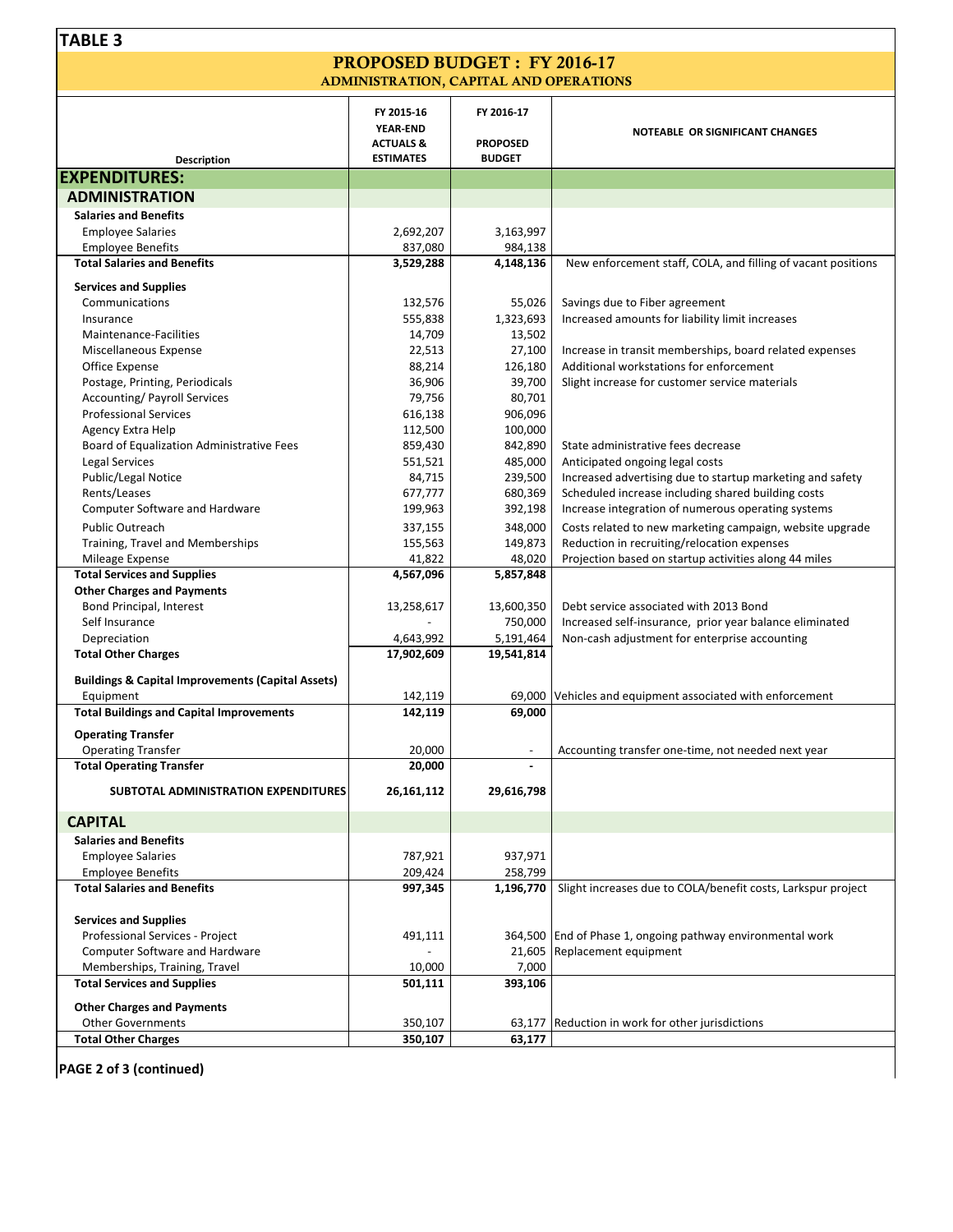### PROPOSED BUDGET : FY 2016-17 ADMINISTRATION, CAPITAL AND OPERATIONS

|                                                              | FY 2015-16                               | FY 2016-17                       |                                                                 |
|--------------------------------------------------------------|------------------------------------------|----------------------------------|-----------------------------------------------------------------|
|                                                              | <b>YEAR-END</b>                          |                                  | <b>NOTEABLE OR SIGNIFICANT CHANGES</b>                          |
| <b>Description</b>                                           | <b>ACTUALS &amp;</b><br><b>ESTIMATES</b> | <b>PROPOSED</b><br><b>BUDGET</b> |                                                                 |
| <b>CAPITAL (continued)</b>                                   |                                          |                                  |                                                                 |
| <b>Buildings &amp; Capital Improvements (Capital Assets)</b> |                                          |                                  |                                                                 |
| Land                                                         | 233,449                                  |                                  | 266,100 Land-associated work on pathway, Mira Monte             |
| <b>Buildings &amp; Improvements</b>                          | 656,487                                  |                                  | Completion of facilities construction phase                     |
| Capital Equipment - Work in Progress                         | 6,985,958                                | 21,305,184                       | Shift of rail car payments from FY 2015-16                      |
| Infrastructure                                               | 52,993,427                               | 32,409,448                       | Completion of Phase 1 rail/path, beginning of Larkspur project  |
| <b>Total Buildings and Capital Improvements</b>              | 60,869,321                               | 53,980,732                       |                                                                 |
|                                                              |                                          |                                  |                                                                 |
| <b>Interfund Transfers</b>                                   |                                          |                                  |                                                                 |
| Salaries and Benefits Transfer - Capital                     | (786, 111)                               | (1, 196, 769)                    | Accounting adjustment for salaries included in asset amounts    |
| <b>Total Interfund Transfer</b>                              | (786, 111)                               | (1, 196, 769)                    |                                                                 |
|                                                              |                                          |                                  |                                                                 |
| <b>Transfer of Bond Funds</b>                                | 2,044,813                                |                                  |                                                                 |
| SUBTOTAL CAPITAL EXPENDITURES                                | 63,976,586                               | 54,437,016                       |                                                                 |
|                                                              |                                          |                                  |                                                                 |
| <b>OPERATIONS</b>                                            |                                          |                                  |                                                                 |
| <b>Salaries and Benefits</b>                                 |                                          |                                  |                                                                 |
| <b>Employee Salaries</b>                                     | 3,696,834                                | 8,351,836                        |                                                                 |
| <b>Employee Benefits</b>                                     | 1,162,175                                | 2,524,403                        |                                                                 |
| <b>Total Salaries and Benefits</b>                           | 4,859,009                                | 10,876,239                       | Increased due to hiring full staff                              |
|                                                              |                                          |                                  |                                                                 |
| <b>Services and Supplies</b>                                 |                                          |                                  |                                                                 |
| Uniform Expense                                              | 60,000                                   | 130,600                          | Cost of operator, dispatch uniforms under full staffing         |
| Communications                                               | 127,660                                  | 57,176                           | Completion of setup and shift of radio costs                    |
| Maintenance-Equipment                                        | 420,975                                  | 62,000                           | Lower cost following initial purchase of vehicle equipment      |
| Maintenance-Radios                                           | 87,160                                   | 122,095                          | Full cost of radio system including antenna leases              |
| Maintenance-Railway                                          | 209,302                                  | 474,000                          | Increase due to full maintenance of all infrastructure          |
| Maintenance of Signals                                       |                                          | 225,000                          | New account, takeover of signal system                          |
| Maintenance-Buildings/Facilities                             | 21,400                                   | 21,400                           | Minor repair needs                                              |
| <b>Printing Services</b>                                     |                                          | 10,000                           | Minimal costs anticipated for printed materials                 |
| Office Expense                                               | 121,000                                  | 159,000                          | Slight increase due to supplies for full staffing               |
| <b>Special Services-Operations</b>                           | 832,643                                  | 1,245,000                        | Contracts for shuttle services, fare machine maintenance        |
| Rents/Leases - Equipment                                     | 55,000                                   | 66,600                           | Ongoing cost of renting large forklift, other equipment         |
| Minor Equipment                                              | 407,871                                  | 215,000                          | Anticipated reduction in necessary tools purchase               |
| Computer Software and Hardware                               | 90,175                                   | 21,000                           | Lower expenditures ongoing to match replacement                 |
| <b>Training and Travel</b>                                   | 58,176                                   | 173,500                          | Increased rail-specific training for key staff                  |
| <b>Fuel and Lubricants</b>                                   | 105,904                                  | 1,276,654                        | Anticipated cost of diesel fuel/lubricants under full operation |
| Miscellaneous                                                | 10,000                                   | 24,500                           | Increased allowance for full operations staff                   |
| <b>Professional Services</b>                                 | 92,349                                   | 286,800                          | Increased IT monitoring and integration services                |
| Utilities                                                    | 189,965                                  | 332,300                          | Full year of signal houses, crossings, operations center        |
| <b>Total Services and Supplies</b>                           | 2,889,580                                | 4,902,625                        |                                                                 |
| <b>Buildings &amp; Capital Improvements (Capital Assets)</b> |                                          |                                  |                                                                 |
| Vehicles, Equipment                                          | 1,589,004                                | 2,269,615                        | Wheel truing, maintenance vehicles, signal/track replacement    |
| Software/ Intangible Assets                                  | 79,410                                   | 306,813                          | Completion cost of maintenance management system                |
| <b>Total Buildings and Capital Improvements</b>              | 1,668,414                                | 2,576,428                        |                                                                 |
|                                                              |                                          |                                  |                                                                 |
| Contingencies                                                |                                          |                                  |                                                                 |
| <b>Operating Contingencies</b>                               |                                          | 600,000                          | Contingency for emergencies, unanticipated equipment            |
| <b>Total Contingencies</b>                                   |                                          | 600,000                          |                                                                 |
| SUBTOTAL OPERATIONS EXPENDITURES                             | 9,417,003                                | 18,955,292                       |                                                                 |
| <b>TOTAL EXPENDITURES</b>                                    | 99,554,700                               | 103,009,106                      |                                                                 |
|                                                              |                                          |                                  |                                                                 |
| PAGE 3 of 3                                                  |                                          |                                  |                                                                 |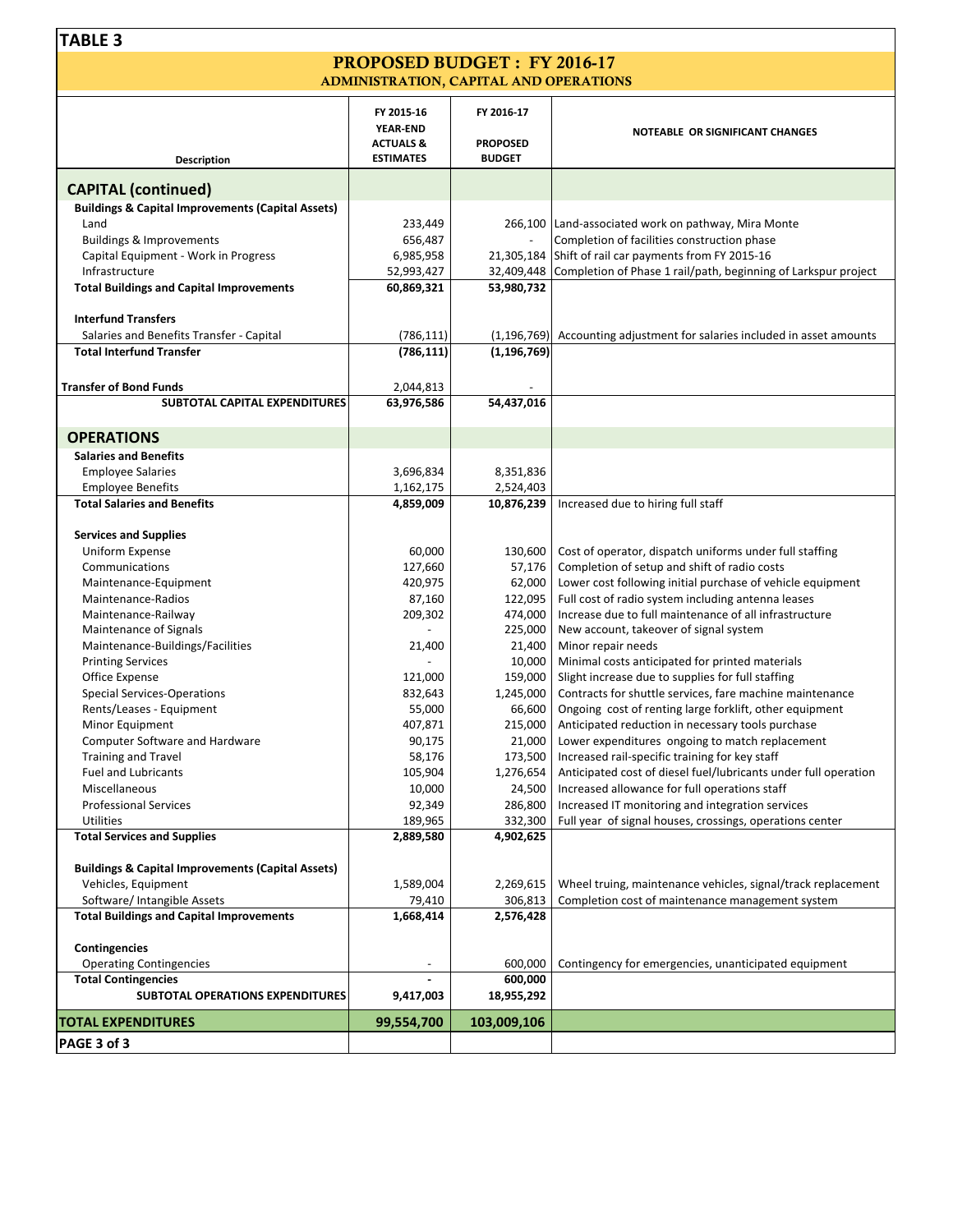### PROPOSED FISCAL YEAR 2016‐17 BUDGET: DISCUSSION

### **TABLE 3: PROPOSED BUDGET FISCAL YEAR 2016‐17**

### **Overview:**

The District is working daily on implementing all of the systems and supports needed to launch a successful transit system. Overall, the budget for the next year is challenging due to the mismatch between start‐up revenues and start‐up costs. In Fiscal Year 2016‐17, SMART will procure and implement significant new operations systems without access to full operations revenues. Fare revenue will be less than in future Fiscal Years due to the start date of passenger service, and the expectation that it will take some time for passengers to change their commute habits. In addition, there are a minimum of \$2.8 million in one‐time start-up costs that are necessary for that launch including temporary staffing for customer support and outreach, creation of a new website, and necessary operations equipment that will be used for the next 20 years. Thus, our operating budget, including administrative costs, is currently \$4.2 million higher than operating revenues. However, we have been protecting a minimum fund balance in all of our financial calculations in order to cover this unique scenario. In addition, in future years, we will have a full year of fare revenue, state operating funds as well as Cap and Trade Funds for operational needs. Our anticipated operating reserve balance, at the close of Fiscal Year 2016‐17, is projected to be \$18.9 million which is 44% of our operations and administration budget, including debt service. Further, the Board has always directed us to ensure that we have enough funds set aside for emergencies and unforeseen expenses that a new agency could experience. Rail accidents, unforeseen regulatory demands and operating realities could mean a number of unanticipated capital expenses in our first year of operations. In addition, we plan to establish a sinking fund for equipment replacement in the future. For all of these reasons, we will set aside a \$10,000,000 capital fund reserve pending the Board's approval of the budget.

Below is a discussion of all revenues and expenditures changes of note in **Table 3**, the Proposed Budget for Fiscal Year 2016‐17.

#### **Revenues:**

Revenues available to fund the budget in Fiscal Year 2016‐17, not including available fund balance, are \$59,739,525. Additionally, available fund balance for the year is projected to be \$67,014,497. Revenues include grants for ongoing capital projects, and operating revenues which includes both sales tax and fare revenue. Some highlights are outlined below:

- Although the growth in sales tax has been strong in the past three years and may exceed that in the Fiscal Year ending on June 30, we are budgeting for a moderate 3% increase, a total of \$36,286,248. We are watching economic signs closely and will bring updates to the Board as necessary.
- Fare revenue of \$1,976,000 is included in anticipation of revenue service beginning January 1, 2017.
- For the ongoing capital project work, the budget includes grant funding of \$2.8 million for construction of multiple segments of the SMART pathway including completion of the segments currently in contract, as well as the addition of the College to Guerneville pathway.
- Federal funds of \$5.53 million and Bridge Toll funds of \$2,979,331 for the Larkspur extension. This funding will complete engineering work and begin the construction phase of the project.
- Funding of \$4,707,606 from Metropolitan Transportation Commission for payment of the final seventh train car set to match expenditures anticipated to occur this summer early in the fiscal year.
- A decrease of \$293,518 in interest earnings as a result of the drawdown of bond funds and fund balance set aside for the project.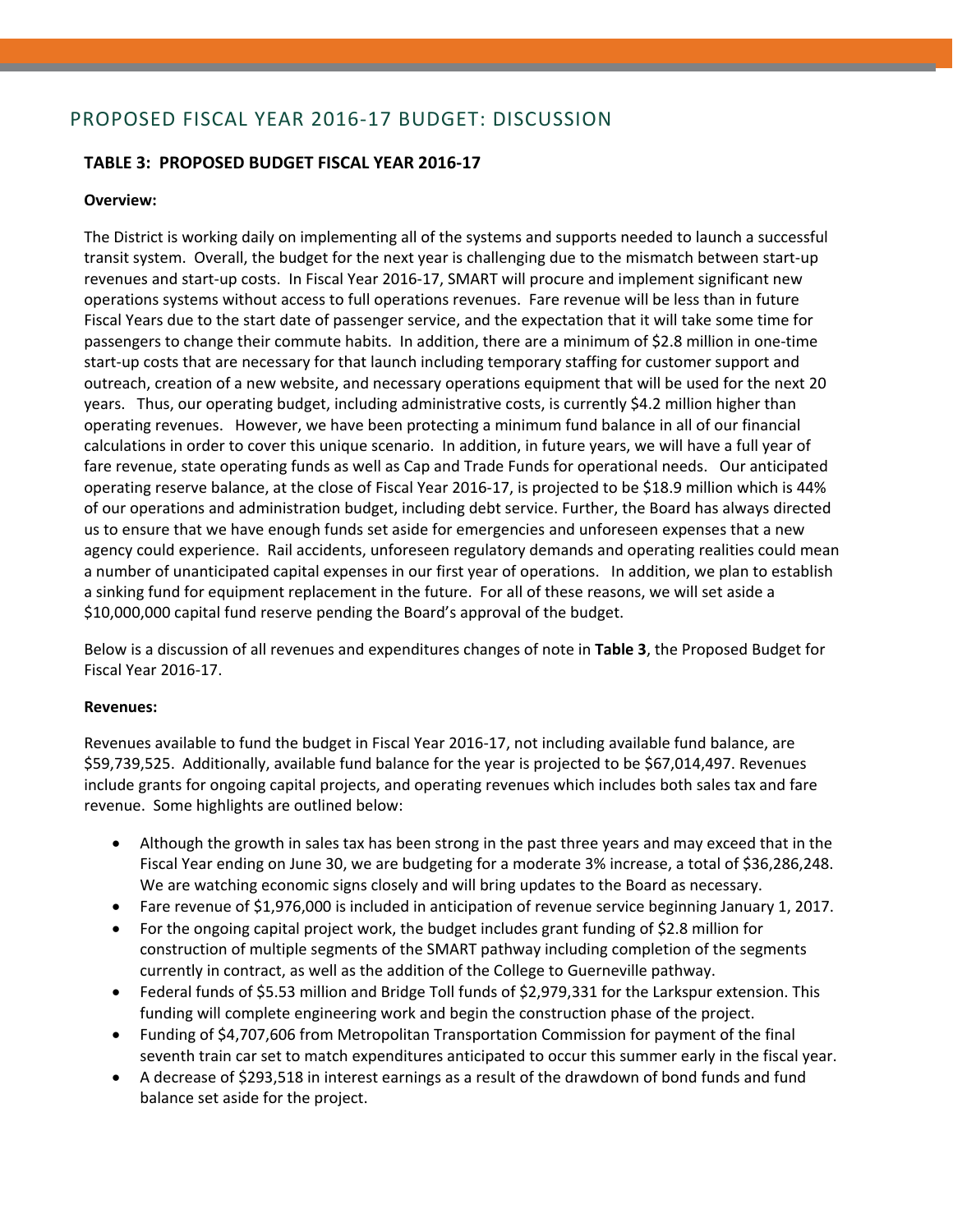### **Expenditures:**

### Administration:

While ongoing administrative costs are generally remaining flat over Fiscal Year 2015-16, there are a few notable increases that lead to an increased overall administrative budget for Fiscal Year 2016‐17 from \$26,161,112 to \$29,616,798. Those changes are as follows:

- Addition of two part-time Code Compliance Officers and related equipment expenses at a cost of \$154,781 to provide enforcement of parking areas and assist operations staff with fare enforcement. This cost is offset by parking and fare revenue.
- Assumption of a 3% Cost of Living increase for staff during the year. This amount matches the increase in the Bay Area Consumer Price Index, and our hardworking staff face these growing costs. In addition, we are assuming a projected mid‐year increase of 5% in health care benefit costs, which are partially borne by employees.
- Outreach and advertising budget increase of \$165,630 to complete the creation of the new SMART rider-friendly website and provide new rider marketing and customer outreach functions.
- Information Technology expenditures of \$192,235 for multiple system upgrades and to connect operations systems to our Emergency Operations Center.
- Debt service costs increase by \$341,733 in accordance with the 2012 bond sale structure.

### Capital:

Capital Budget expenditures in Fiscal Year 2016‐17 decrease from \$63,976,586 to \$54,437,016. The Proposed Capital Budget will provide for the completion of our major contract work on Phase 1, including final civil construction of all track work and bringing all signaling and PTC systems on‐line for passenger service. The budget also includes the remaining construction funding for the following pathway segments: All seven CP‐4 station connections, East Cotati to Golf Course Drive, College to Guerneville, and the design of a section of pathway in Petaluma from Payran to South Point. The budget provides for continued consultant support for SMART's bridge management program, system-wide survey control, and engineering survey management. The budget also includes both funding and expenditures of \$2.2 million for the new Downtown Novato station. In addition, the following are also included in Capital expenditures:

- A budget of \$21,305,184 for equipment to provide final payments to Sumitomo Corporation of America upon acceptance of the 7 rail car sets already delivered to SMART. Also provides for initial expenditures associated with the additional four cars funded by the State of California Cap and Trade funds.
- Infrastructure expenditures of \$32,409,448 which provides for completion of all seven multi‐use pathway segments underway currently in addition to the two Rohnert Park segments and the College to Guerneville addition. It also funds substantial progress toward the Larkspur extension project, the Novato Downtown station infrastructure funded by Novato, and any remaining environmental costs associated with Phase 1.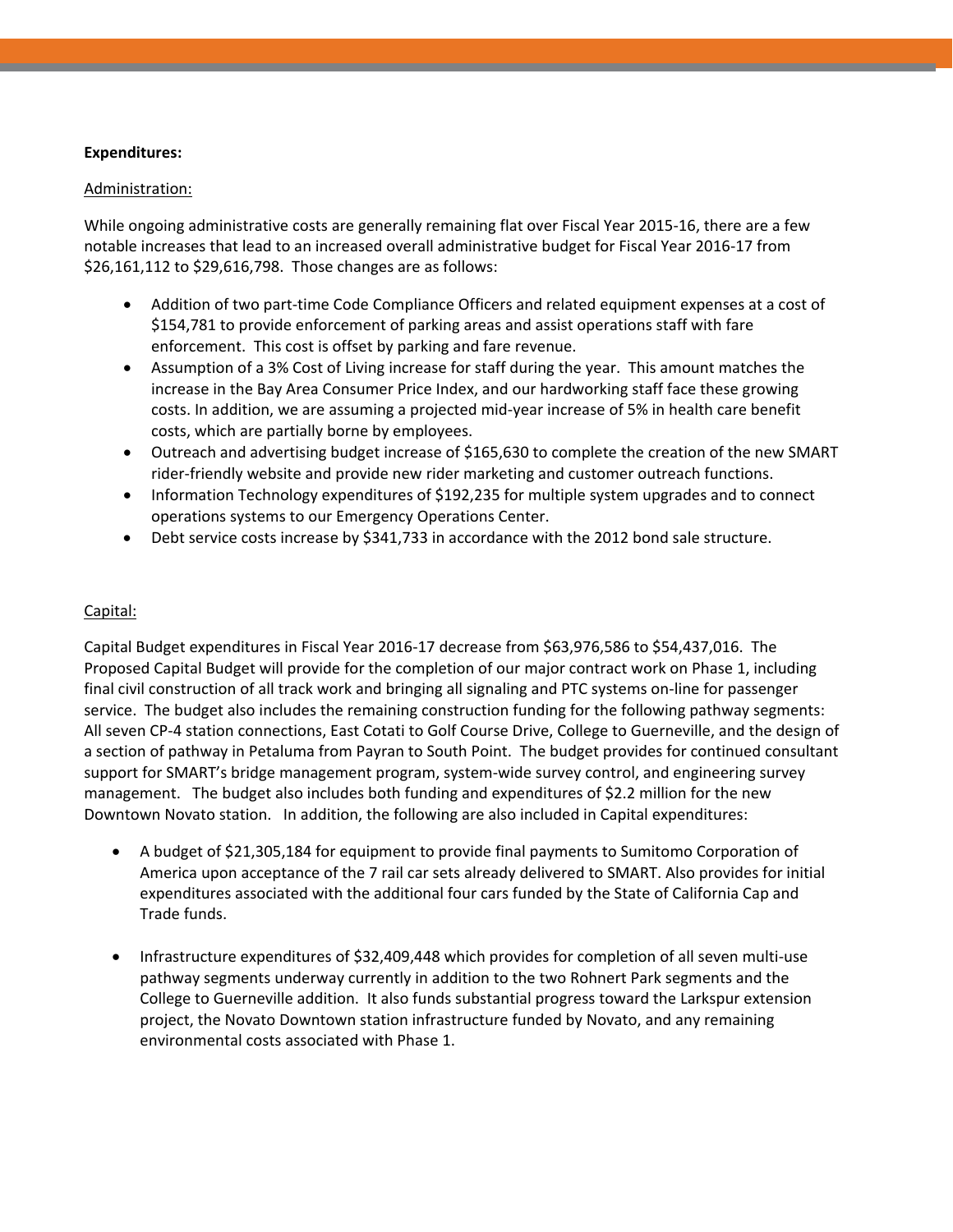### Operations:

The Proposed Operations Budget shows significant increases in SMART operating costs from \$9,417,003 in FY 2015‐16 to \$18,955,292 in FY 2016‐17. This represents substantial expenditures of a one‐time nature as well as ongoing costs associated with Operations. This level of expenditure is necessary to provide 24‐hour dispatch, scheduled service as currently anticipated in our train schedules, train and signal operation, vehicle maintenance and inventory control, and maintenance of all SMART infrastructure and facilities (including track, structures, grade crossings, communications and signals). Significant highlights include the following:

- Salary and benefits expenditures of \$10,876,239. This represents a significant increase due to full staffing of the Operations department, positions are listed in further detail in **Table 4.** It includes \$190,400 for a proposed Ambassador Program to hire temporary, part‐time ambassadors who will educate and assist the public on how to buy tickets and ride SMART trains.
- Maintenance of Signals: \$225,000 for all equipment for inspection, repair, and replacement of gate mechanisms and gate arms at 63 grade crossings. Each grade crossing is inspected annually, quarterly, and monthly to meet federal requirements. This also includes funding to continue contracted services until all SMART staff are hired and trained for maintenance of SMART's signal system.
- Maintenance‐Radios: \$122,095 for radio maintenance and related tower sites for repeaters to provide full radio coverage and ensure reliable contact between central control and train crews.
- Maintenance‐Railway: \$474,000 for twice weekly inspection of and repairs necessary to track, ballast and ties, and all SMART property around the tracks, including vegetation, trees, bridges, communications and associated infrastructure, and drainage. In addition, the track is inspected with a geometry car bi‐annually and the rail checked by a special ultrasound equipped vehicle two to three times per year. Our 25 duel‐control power switches need to be inspected monthly and adjusted to ensure proper alignment. Communications include all wayside signals (signal masts), communications signals and equipment associated with Positive Train Control (PTC), fiber‐optic lines, and all communications equipment located inside signal houses located along the alignment.
- Special Services‐Operations: \$1,245,000 (increase of \$412,357 over prior year) for a number of necessary services, including the SMART shuttle buses to Cloverdale, Healdsburg, Windsor and Larkspur, derailment and hazardous materials services, waste management, Clipper machine maintenance services, security, and train wifi contracts.
- Fuel and emission fluids: Expenditures of \$1,271,654 projected as a result of 361,218 service miles a year, including weekday and limited service. This budget, which is a conservative estimate of costs based on our anticipated vehicle performance, includes lubricants such as oil and other necessary inputs to the passenger trains.
- Vehicles and Equipment (Capitalized): A total of \$2,269,615 includes \$1.5 million for an in‐ground wheel truing machine. This will allow SMART to profile our wheelsets the recommended twice a year without having to remove the trucks and wheels and ship them to another rail facility. Its necessary for rail car reliability and will be offset by savings of at least \$190,000 in the first year of use and over \$60,000 a year for the next 20 years. This equipment budget also includes \$350,000 for the purchase of locomotive for rail maintenance needs and towing of the passenger vehicles in an emergency, and three field response trucks.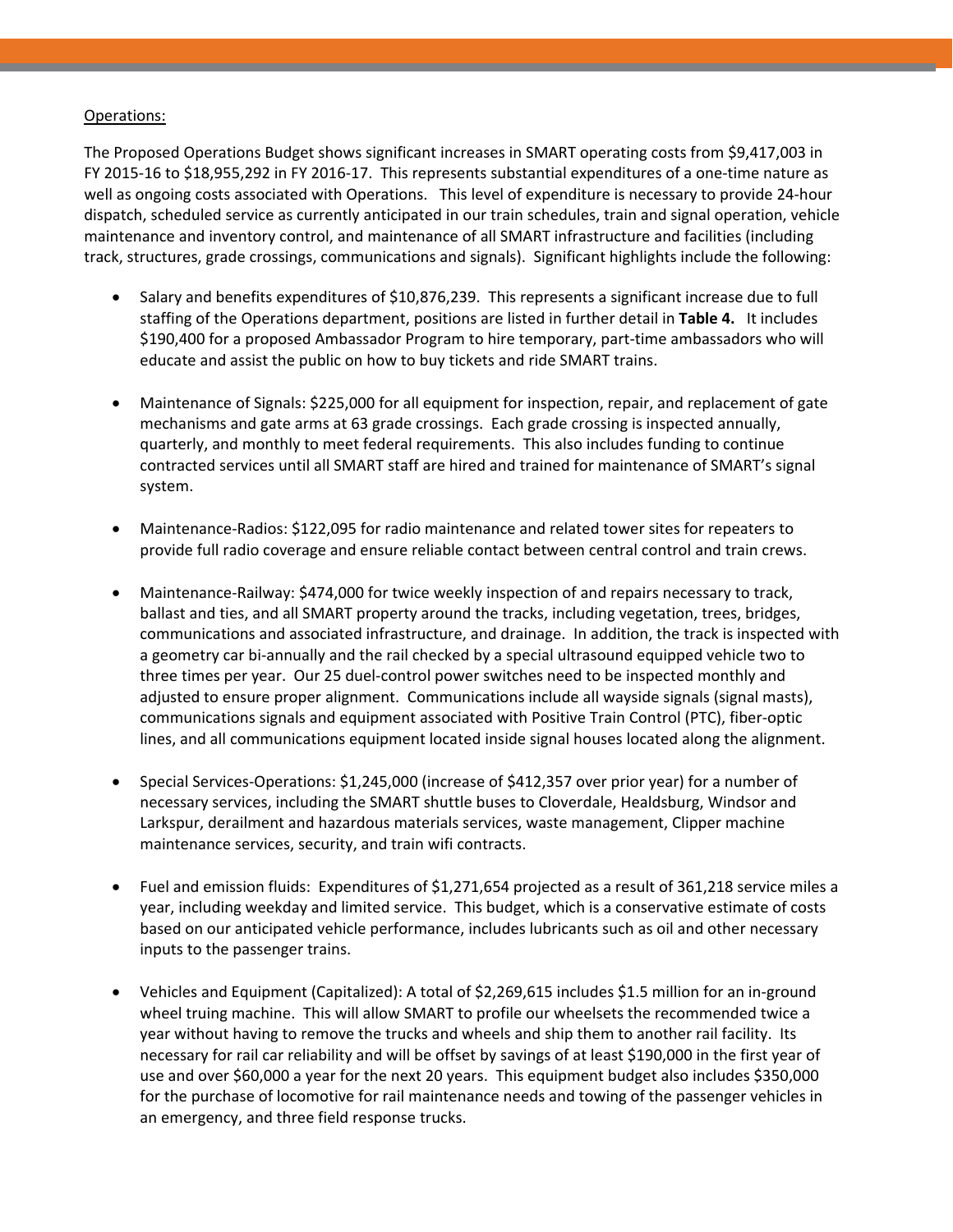- Professional Services of \$286,800 includes funding for Information Technology experts who will ensure successful performance of the networks connecting to our dispatch center.
- The budget also includes an appropriated contingency of \$600,000 to allow for necessary expenditures not anticipated at budget time, but which may arise during regular operations. Given the startup nature of SMART there are likely a number of logistical or service needs that could require these resources. Operational needs above the contingency amount will be brought to the Board for their consideration, and would be funded by available operating fund balance.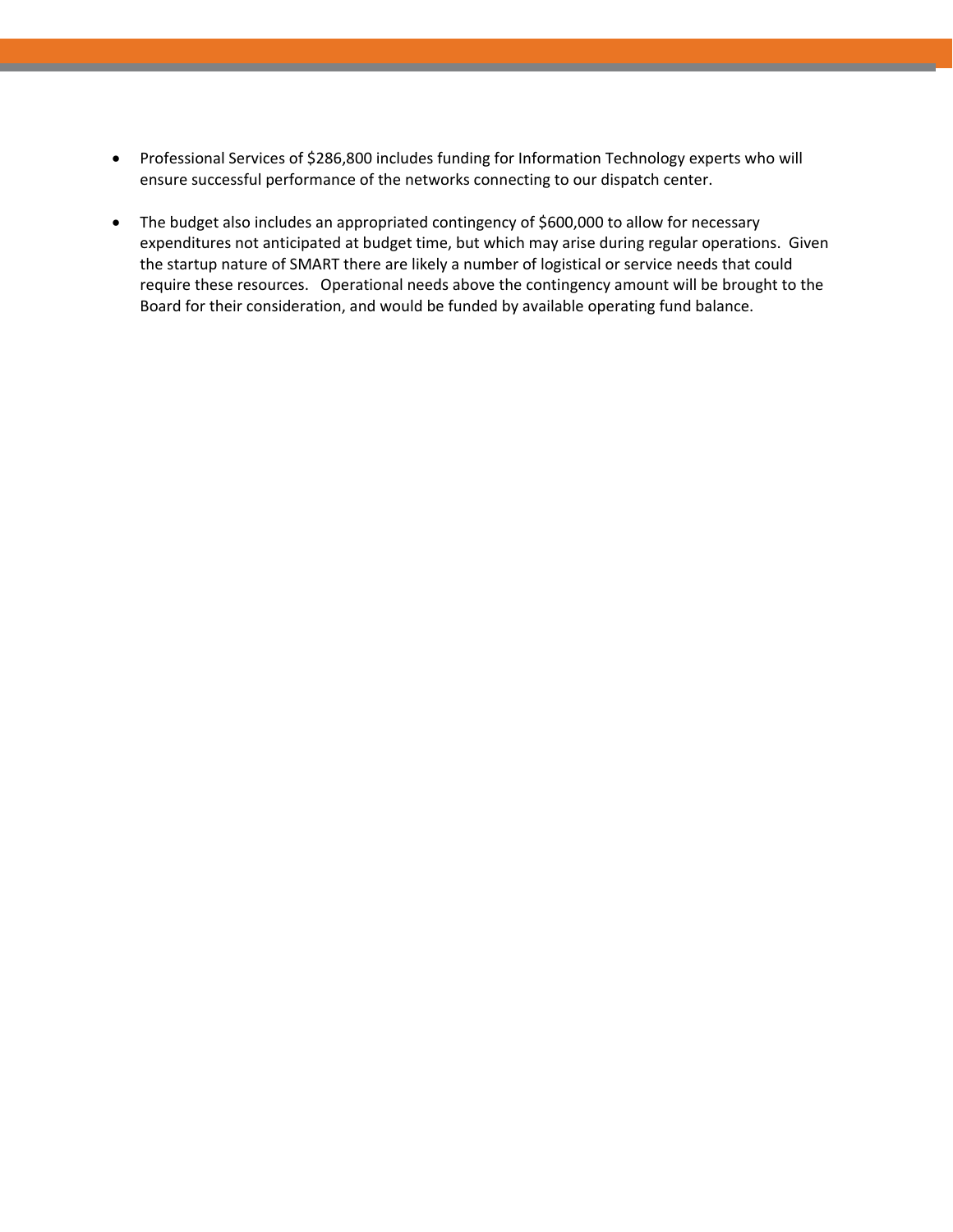### **Fiscal Year 2016‐17 : Proposed Position Authorization**

| <b>Position</b>                                     | <b>FTE</b>     |         | <b>Salary Range Annual</b> |            | <b>Salary Range: Hourly</b> |                     |
|-----------------------------------------------------|----------------|---------|----------------------------|------------|-----------------------------|---------------------|
|                                                     |                | Low     | High                       | Low        | High                        | <b>CHANGE</b>       |
| <b>ADMINISTRATIVE</b>                               |                |         |                            |            |                             |                     |
| Accountant                                          | $\mathbf{1}$   | 59,228  | 75,381                     | 28.47      | 36.24                       |                     |
| <b>Accounting and Payroll Assistant</b>             | $\mathbf{1}$   | 46,453  | 58,066                     | 22.33      | 27.92                       |                     |
| <b>Administrative Analyst/ Contracts</b>            | $\mathbf{1}$   | 69,996  | 91,534                     | 33.65      | 44.01                       |                     |
| Assistant Planner*                                  | $\mathbf{1}$   | 58,066  | 77,070                     | 27.92      | 37.05                       |                     |
| <b>Assistant General Counsel</b>                    | $\mathbf{1}$   | 123,595 | 154,510                    | 59.42      | 74.28                       | <b>Title Change</b> |
| Chief of Police                                     | $\mathbf{1}$   | 153,470 | 185,400                    | 73.78      | 89.13                       |                     |
| Chief Financial Officer                             | $\mathbf{1}$   | 225,953 | 248,404                    | 108.63     | 119.43                      |                     |
| Clerk of the Board                                  | $\mathbf{1}$   | 62,458  | 81,842                     | 30.03      | 39.35                       |                     |
| Code Compliance Officer                             | 1.5            | 47,798  | 61,402                     | 22.98      | 29.52                       | New                 |
| <b>Communications and Marketing Manager</b>         | $\mathbf{1}$   | 123,600 | 144,200                    | 59.42      | 69.33                       |                     |
| <b>Community Outreach Coordinator</b>               | $\mathbf{1}$   | 58,066  | 79,181                     | 27.92      | 38.07                       |                     |
| <b>Community Outreach Specialist</b>                | $\mathbf{1}$   | 86,149  | 123,839                    | 41.42      | 59.54                       |                     |
| <b>Contracts &amp; Procurement Manager</b>          | $\mathbf{1}$   | 88,303  | 134,608                    | 42.45      | 64.72                       |                     |
| Deputy General Manager                              | $\mathbf{1}$   |         | To Be                      | Determined |                             | New                 |
| <b>Executive Assistant</b>                          | $\mathbf{1}$   | 48,459  | 75,381                     | 23.30      | 36.24                       |                     |
| <b>Fiscal Manager</b>                               | $\mathbf{1}$   | 96,595  | 142,146                    | 46.44      | 68.34                       |                     |
| <b>General Counsel</b>                              | $\mathbf{1}$   | 225,057 | 247,563                    | 108.20     | 119.02                      |                     |
| <b>General Manager</b>                              | $\mathbf{1}$   |         | 278,154                    |            | 133.73                      |                     |
| Human Resources Manager                             | $\mathbf{1}$   | 123,839 | 139,035                    | 59.54      | 66.84                       |                     |
| Human Resources Principal Analyst                   | $\mathbf{1}$   | 101,225 | 123,839                    | 48.67      | 59.54                       |                     |
| <b>Information Systems Specialist</b>               | $\mathbf{1}$   | 123,839 | 139,035                    | 59.54      | 66.84                       |                     |
| <b>Office Assistant</b>                             | $\overline{2}$ | 44,798  | 47,382                     | 21.54      | 22.78                       |                     |
| Legal Administrative Assistant                      | $\mathbf{1}$   | 57,416  | 72,585                     | 27.60      | 34.90                       | <b>Title Change</b> |
| Payroll Technician                                  | $\mathbf{1}$   | 47,133  | 57,845                     | 22.66      | 27.81                       |                     |
| Programming and Grants Manager                      | $\mathbf{1}$   | 105,533 | 150,761                    | 50.74      | 72.48                       |                     |
| <b>Real Estate Assistant</b>                        | $\mathbf{1}$   | 51,690  | 78,611                     | 24.85      | 37.79                       |                     |
| Real Estate Property Manager                        | $\mathbf{1}$   | 139,992 | 173,375                    | 67.30      | 83.35                       |                     |
| Senior Administrative Assistant                     | $\mathbf{1}$   | 48,459  | 75,381                     | 23.30      | 36.24                       |                     |
| Senior Planner                                      | $\mathbf{1}$   | 79,181  | 105,575                    | 38.07      | 50.76                       |                     |
| Subtotal Administrative Full Time Equivalents (FTE) | 30.5           |         |                            |            |                             |                     |

| <b>CAPITAL POSITIONS</b> |
|--------------------------|

| ILAPITAL POSITIONS            |                          |             |       |                    |  |
|-------------------------------|--------------------------|-------------|-------|--------------------|--|
| Assistant Engineer *          | 75,381                   | 96,918      | 36.24 | 46.60              |  |
| Chief Engineer                | 169,068                  | 203,527     | 81.28 | 97.85              |  |
| <b>Construction Manager *</b> | 161,530                  | 193,836     | 77.66 | 93.19              |  |
| Deputy Project Manager *      | 169,068                  | 203,527     | 81.28 | 97.85              |  |
| Junior Engineer *             | 64,612                   | 86,149      | 31.06 | 41.42              |  |
| Project Extra hires *         | $\overline{\phantom{a}}$ | Up to total | ٠     | -υρ το<br>\$75,000 |  |
| Quality Manager *             | 91,534                   | 129,224     | 44.01 | 62.13              |  |
| Senior Rail Engineer *        | 139,992                  | 173,375     | 67.30 | 83.35              |  |

**Subtotal Capital Full Time Equivalents (FTE)** 12

**Table 4 : Continued on Next Page (Page 1 of 2)**